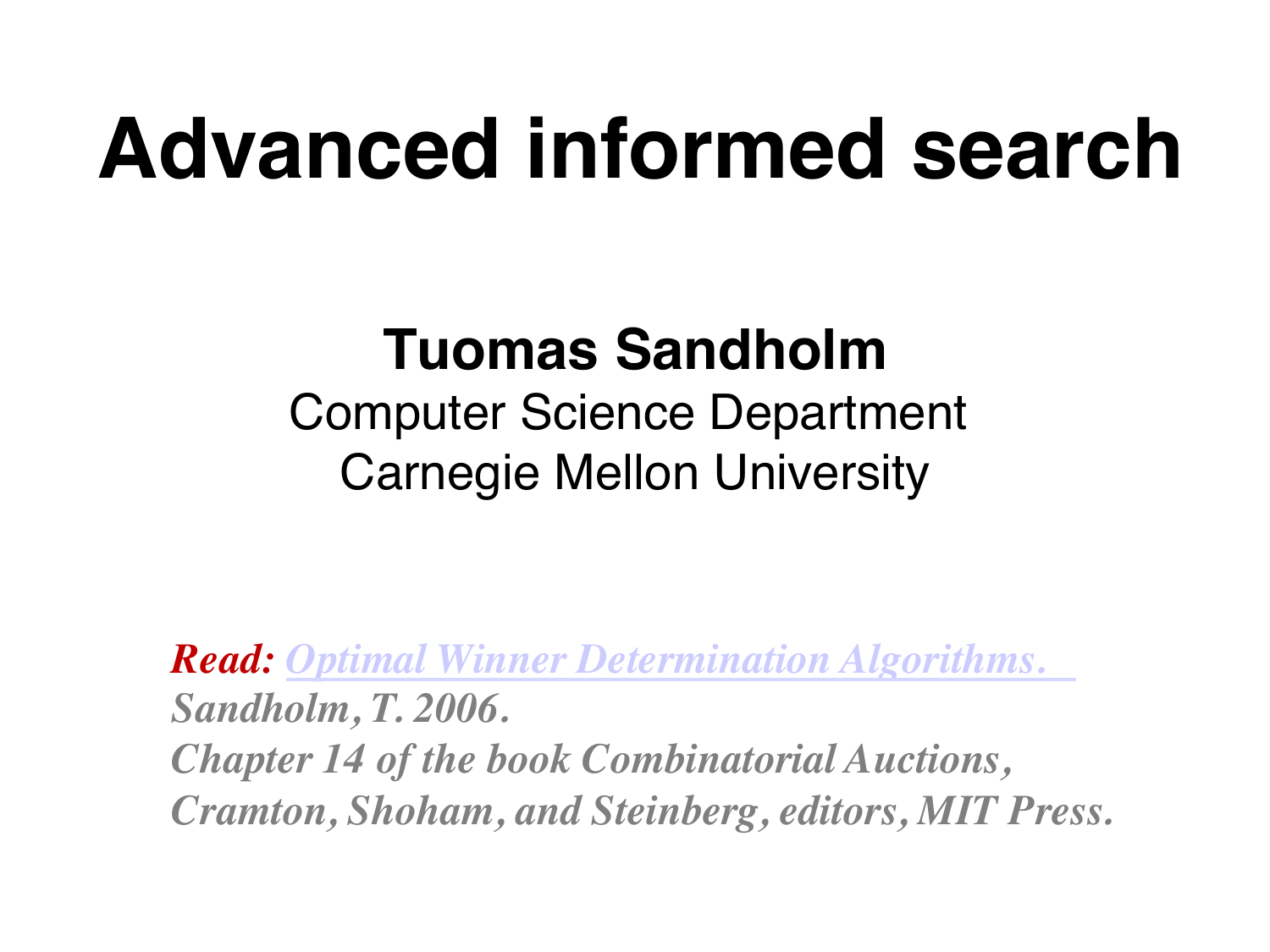#### **Example application: Winner determination in multi-***item* **auctions**

- **Auctioning multiple** *distinguishable* **items when bidders have preferences over combinations of items:** *complementarity & substitutability*
- **Example applications**
	- **Allocation of transportation tasks**
	- **Allocation of bandwidth**
		- **Dynamically in computer networks**
		- **Statically e.g. by FCC**



- **Sourcing**
- **Electricity markets**
- **Securities markets**
- **Liquidation**
- **Reinsurance markets**
- **Retail ecommerce: collectibles, flights-hotels-event tickets**
- **Resource & task allocation in operating systems & mobile agent platforms**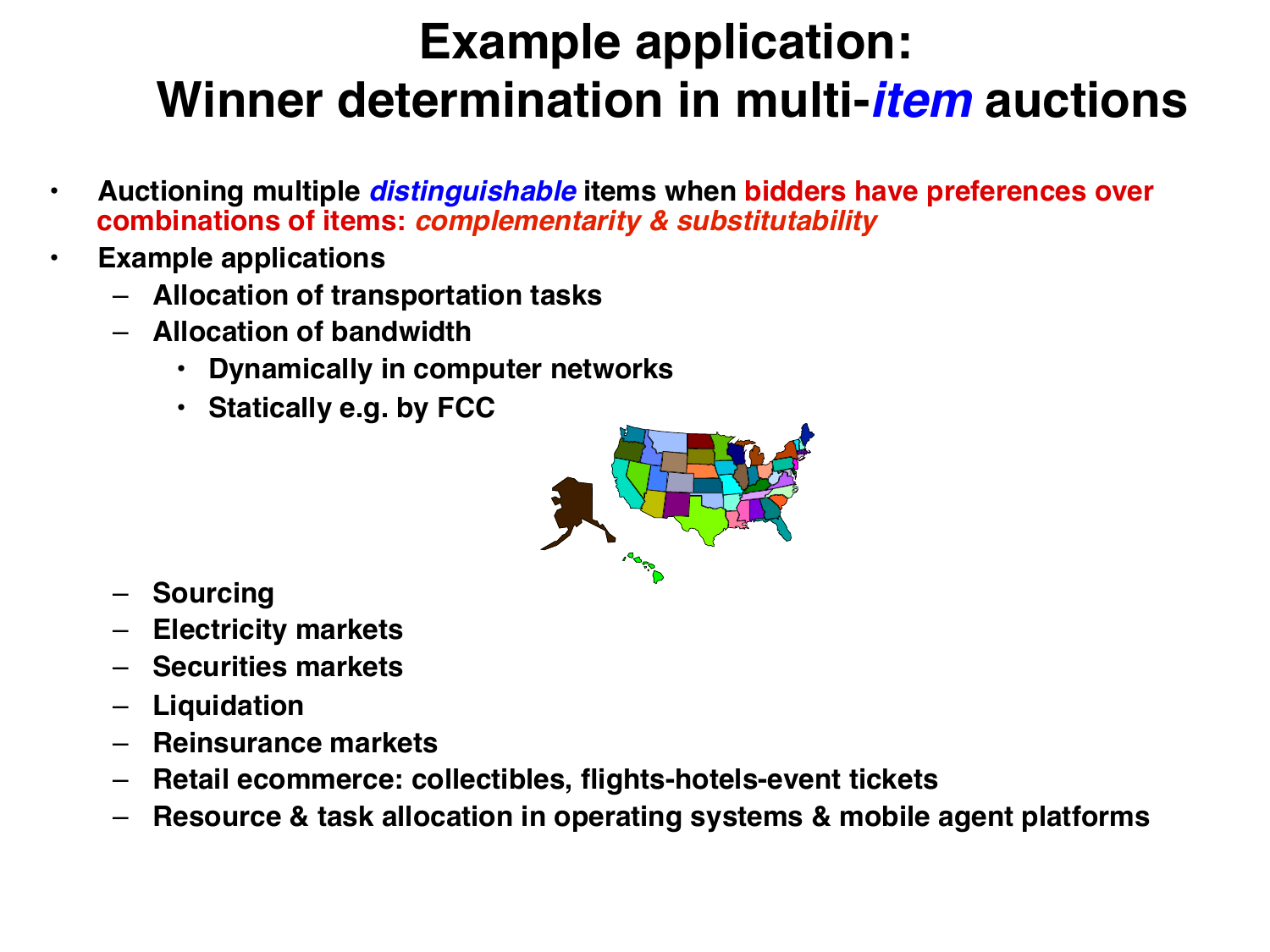#### **Auction design for multi-item settings**

#### • **Sequential auctions**

- **How should rational agents bid (in equilibrium)?**
	- **Full vs. partial vs. no lookahead**
	- **Would need normative deliberation control methods**
- **Inefficiencies can result from future uncertainties**
- **Parallel auctions**
	- **Inefficiencies can still result from future uncertainties**
	- **Postponing & minimum participation requirements**
		- **Unclear what equilibrium strategies would be**
- **Methods to tackle the inefficiencies**
	- **Backtracking via reauctioning (e.g. FCC** [McAfee&McMillan96]**)**
	- **Backtracking via leveled commitment contracts**  [Sandholm&Lesser95,AAAI-96, GEB-01] [Sandholm96] [Andersson&Sandholm98a,b]
		- Breach before allocation
		- Breach after allocation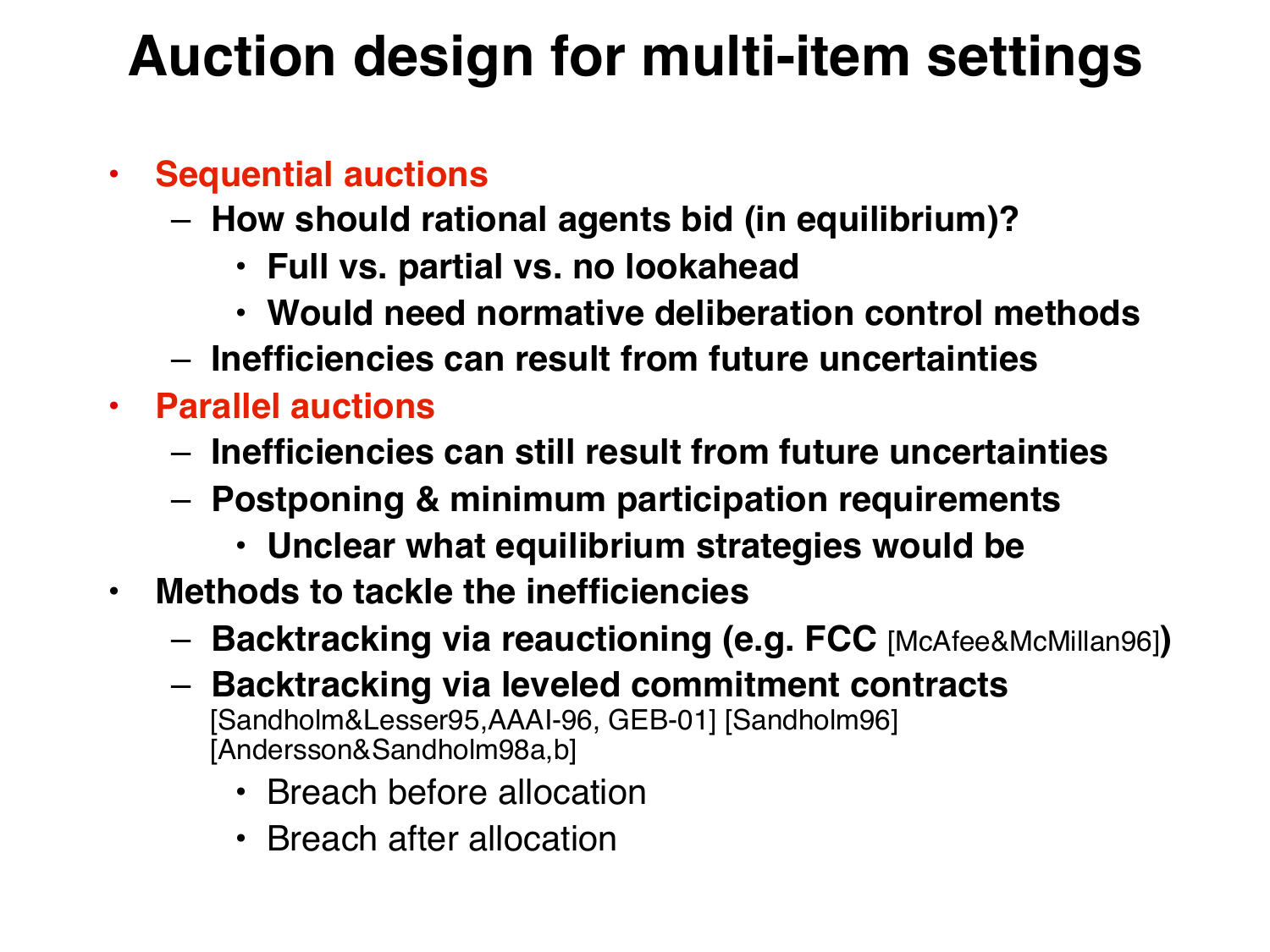# **Auction design for multi-item settings…**

- **Combinatorial auctions** [Rassenti,Smith&Bulfin82]...
	- **Bids can be submitted on combinations (bundles) of items**
	- **Bidder**'**s perspective**
		- **Avoids the need for lookahead**
		- **(Potentially 2#items valuation calculations)**
	- **Auctioneer**'**s perspective:** 
		- **Automated optimal bundling of items**
		- **Winner determination problem:** 
			- **Label bids as winning or losing so as to maximize sum of bid prices (= revenue** ≈ **social welfare)**
			- **Each item can be allocated to at most one bid**
		- **Exhaustive enumeration is 2#bids**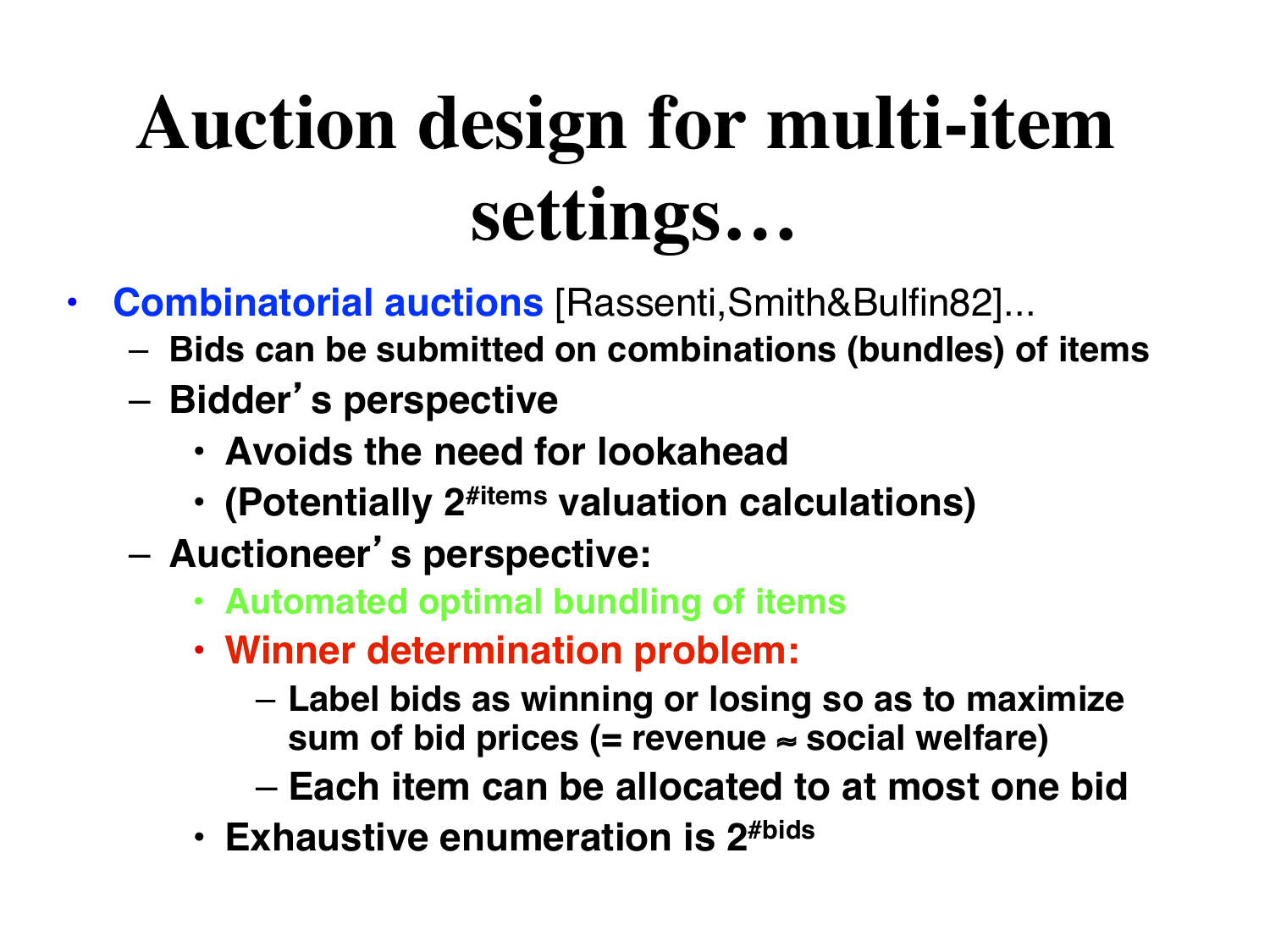#### **Executing the mechanism:** Auctioneer's winner determination problem

- Set of items,  $M = \{1, 2, ..., \#items\}$
- Set of bids,  $B = \{B_1, B_2, \ldots, B_{\# bids}\}\$
- $B_j = \langle S_j, p_j \rangle$ , where  $S_j \subseteq M$  is a set of items and  $p_j$  is a price
- $S_j \neq S_k$  (if multiple bids concern the same set of items, all but the highest bid can be discarded by a preprocessor)
- Problem: Label the bids as winning  $(x_j = 1)$  or losing  $(x_j$  $= 0$ ) so as to maximize auctioneer's revenue such that each item is allocated to at most one bid:

$$
\sum_{j=1}^{\# bids} p_j x_j \quad \text{s.t.} \quad \sum_{j|i \in S_j} x_j \le 1 \quad i = 1, 2, \dots, \#items
$$
  

$$
x_j \in \{0, 1\}
$$

• Without free disposal,  $\leq$  becomes = (also in generalizations)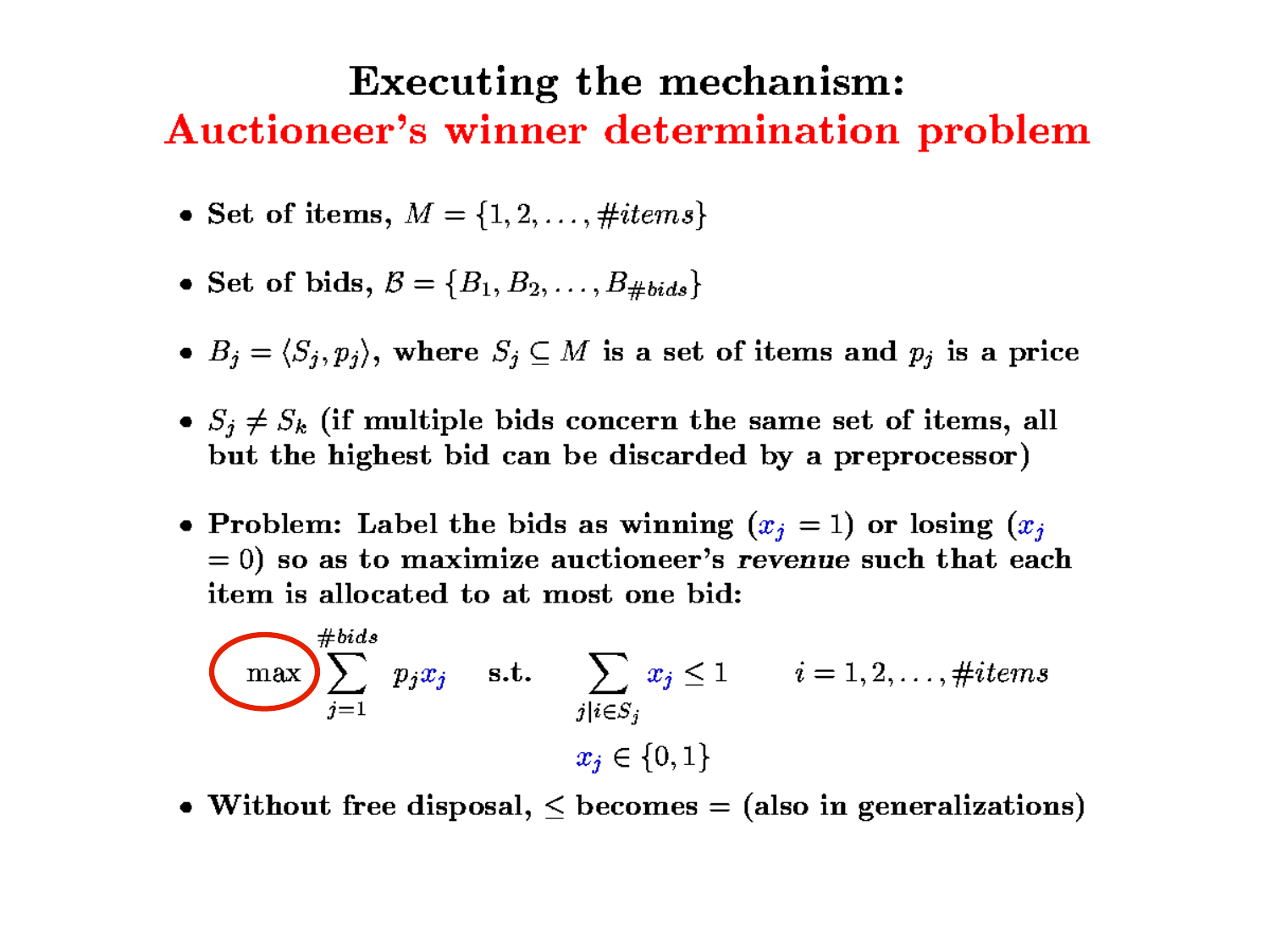## **Space of allocations**



**#partitions is** ω**(#items#items/2), O(#items#items)**  [Sandholm et al. AAAI-98, AIJ-99, Sandholm AIJ-02] *Another issue: auctioneer could keep items*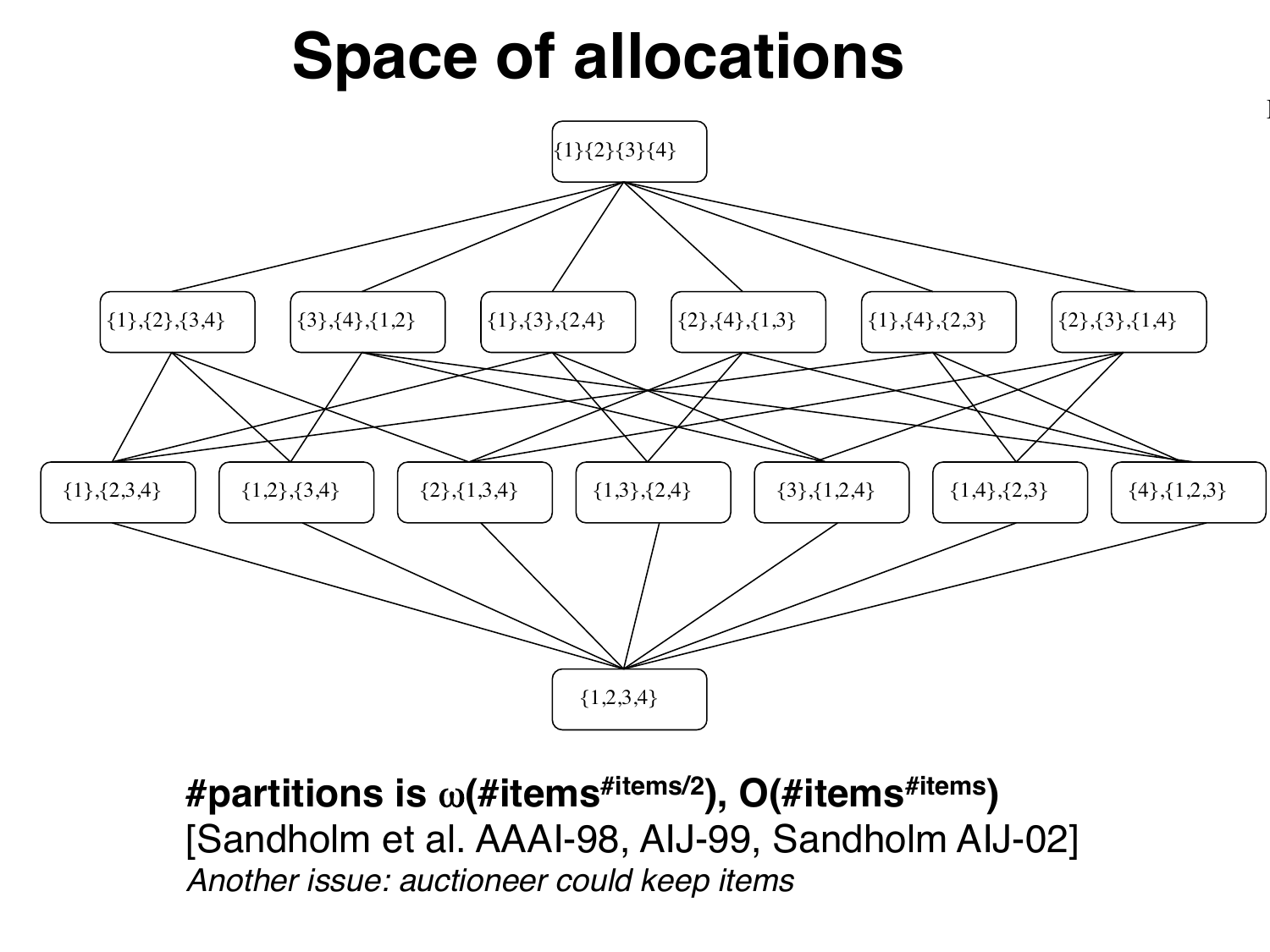## **Dynamic programming for winner determination**



- Uses  $\Omega(2^{#items})$ , O(3<sup>#items</sup>) operations independent of #bids
	- **(Can trivially exclude items that are not in any bid)**
	- **Does not scale beyond 20-30 items**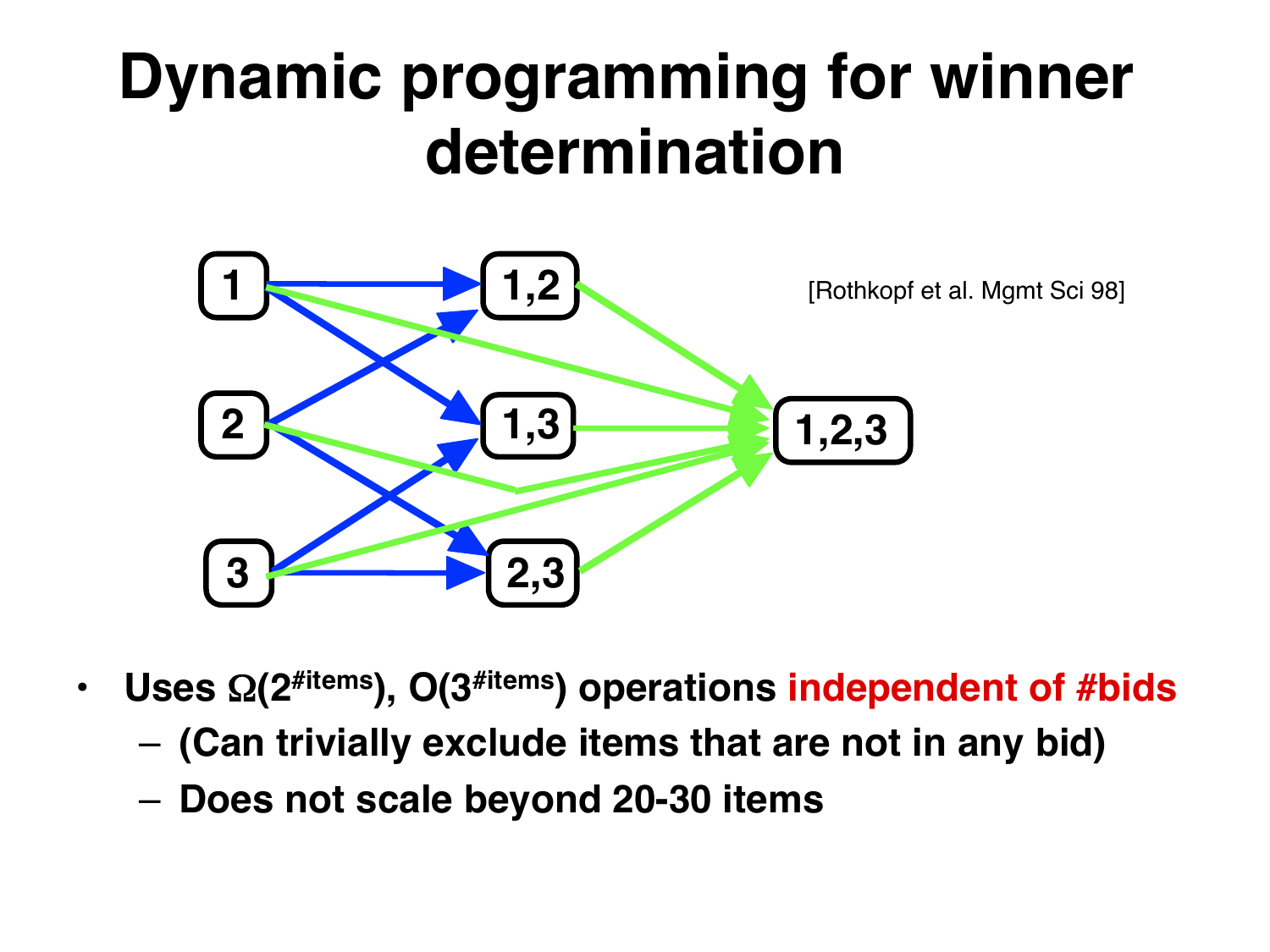### **NP-completeness**

• **NP-complete [Rothkopf et al Mgmt Sci 98]** – **Weighted set packing [Karp 72]**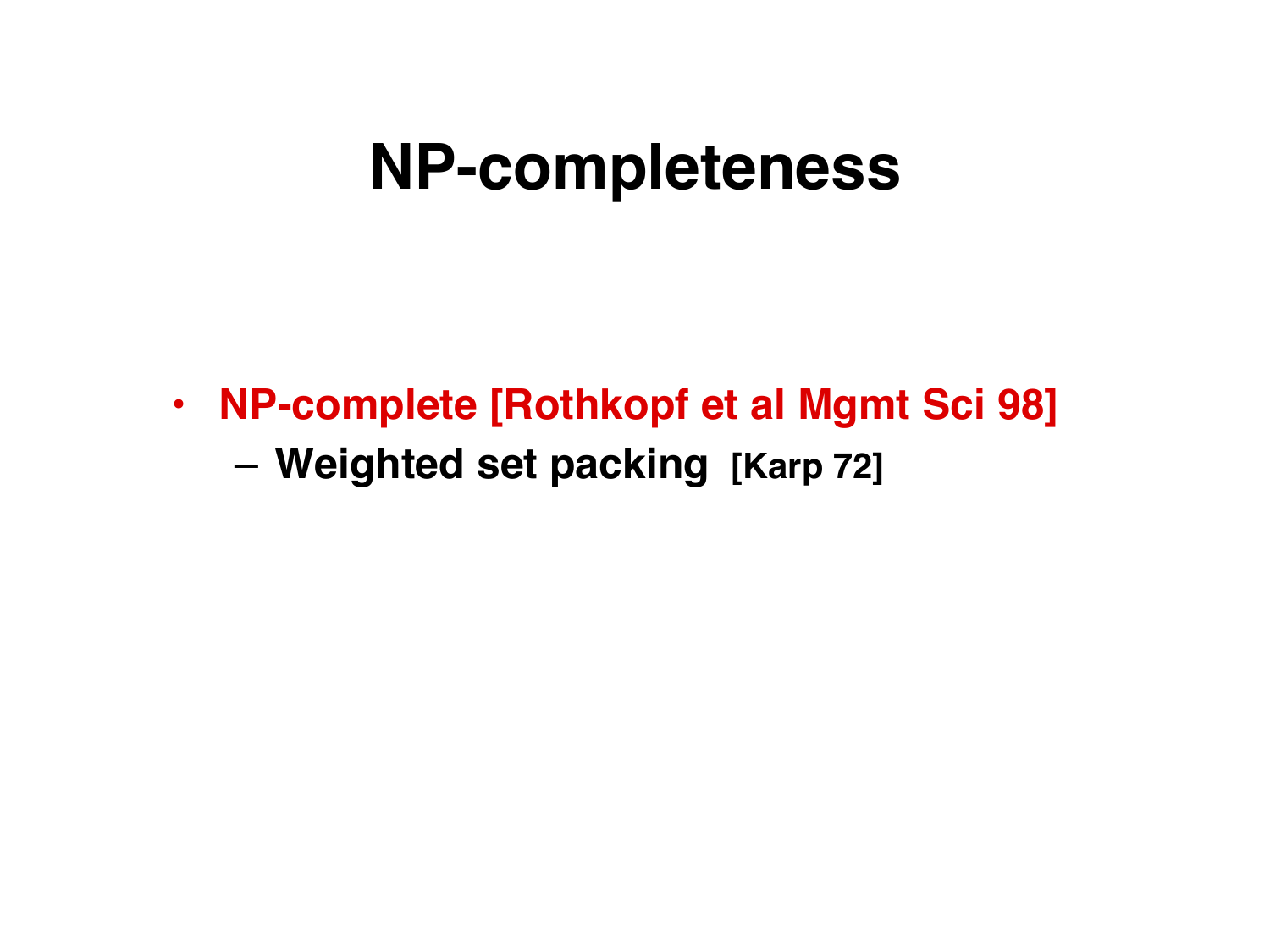# **Polynomial time approximation algorithms with worst case guarantees**

*value of optimal allocation*

*k =* 

 *value of best allocation found*

#### *General case*

- **Cannot be approximated to k = #bids1-** <sup>ε</sup>  **(unless probabilistic polytime = NP)**
	- **Proven in** [Sandholm IJCAI-99, AIJ-02]
	- **Reduction from MAXCLIQUE, which is inapproximable** [Håstad96]
- **Best known approximation gives k** ∈ **O(#bids / (log #bids)2 )** [Haldorsson98]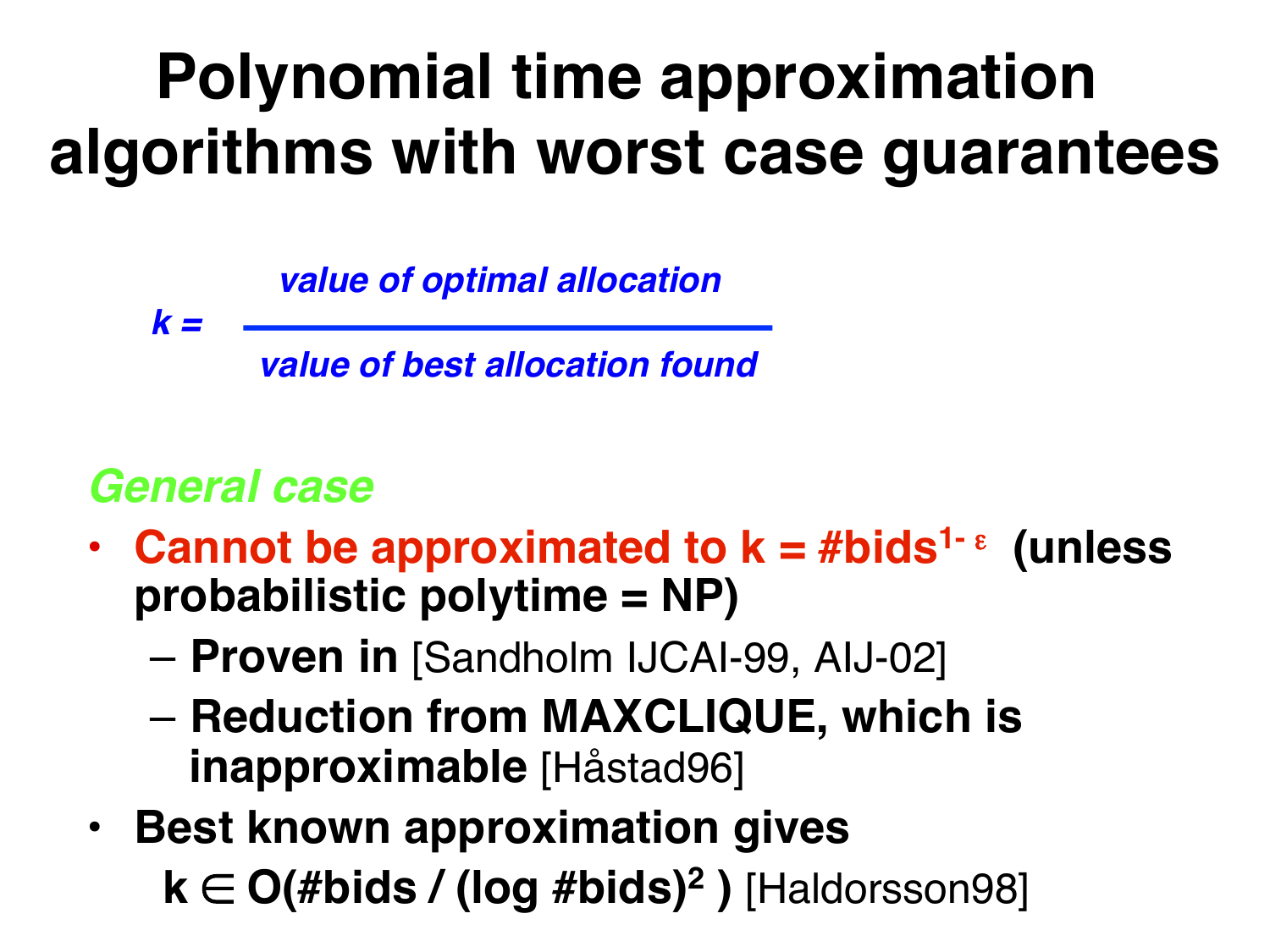# **Polynomial time approximation algorithms with worst case guarantees**

#### *Special cases*

- **Let** κ **be the max #items in a bid: k= 2**κ **/ 3** [Haldorsson SODA-98]
- **Bid can overlap with at most** Δ **other bids: k= min(** ⎡**(**Δ**+1) / 3**⎤ **, (**Δ**+2) / 3,** Δ **/ 2 )** [Haldorsson&Lau97;Hochbaum83]
- **k= sqrt(#items)** [Haldorsson99]
- **k= chromatic number / 2** [Hochbaum83]
	- $-$  **k=[1 + max**<sub>H∈G</sub> min<sub>v∈H</sub> degree(v) ] / 2 [Hochbaum83]
	- **Planar: k=2** [Hochbaum83]
- **So far from optimum that irrelevant for auctions**
- **Probabilistic algorithms?**
- **New special cases, e.g. based on prices** [Lehmann et al. 01, …]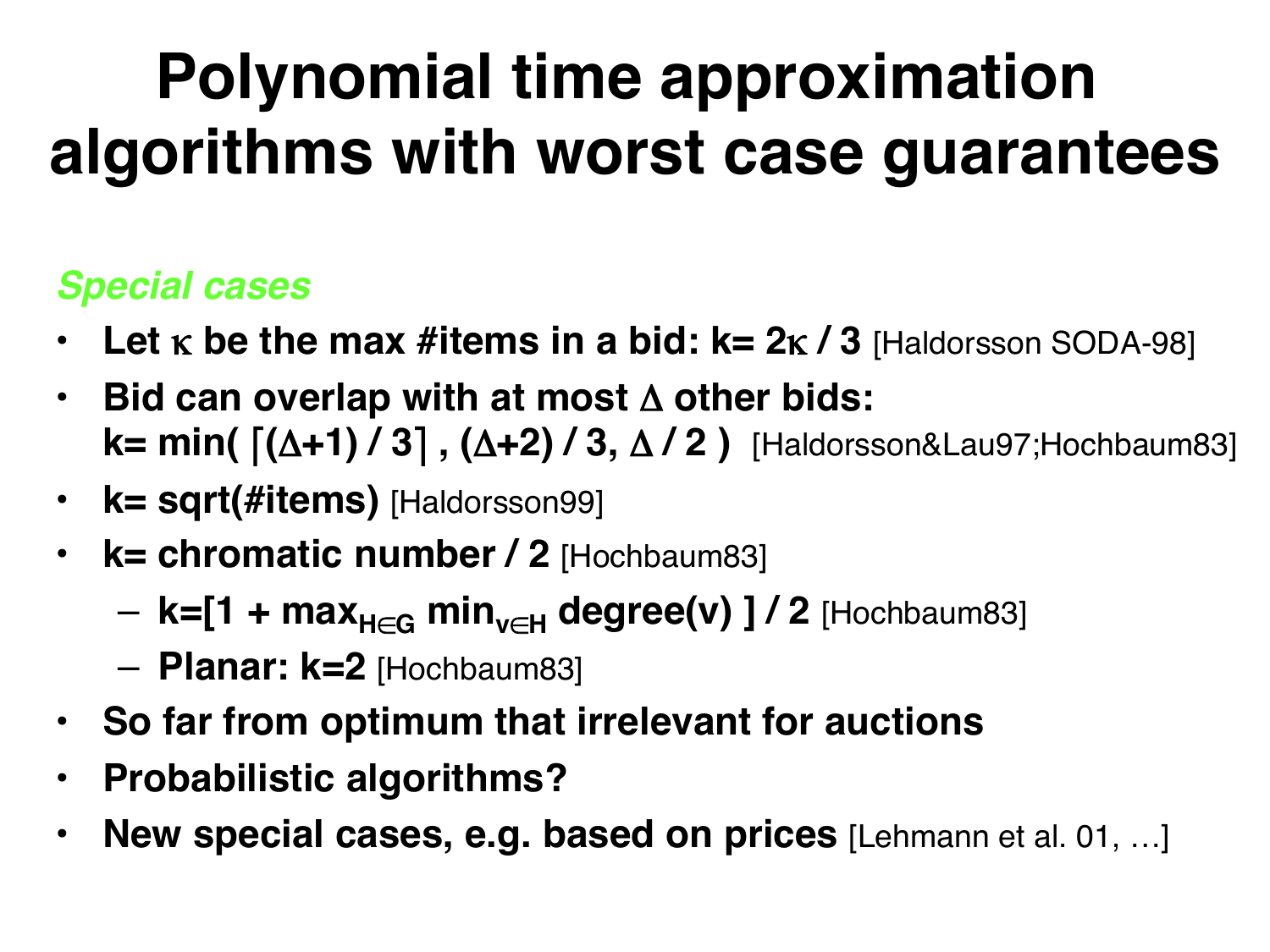## **Restricting the allowable combinations that can be bid on to get polytime**  Winner determination [Rothkopf et al. Mgmt Sci 98]



**O(#items2 )** 

**O(#items3 )**

**or** 

**|set|** ≤ **2 or |set| > #items / c O(nlarge c-1 #items3 )**

**NP-complete already if 3 items per bid are allowed**

*Gives rise to the same economic inefficiencies that prevail in noncombinatorial auctions*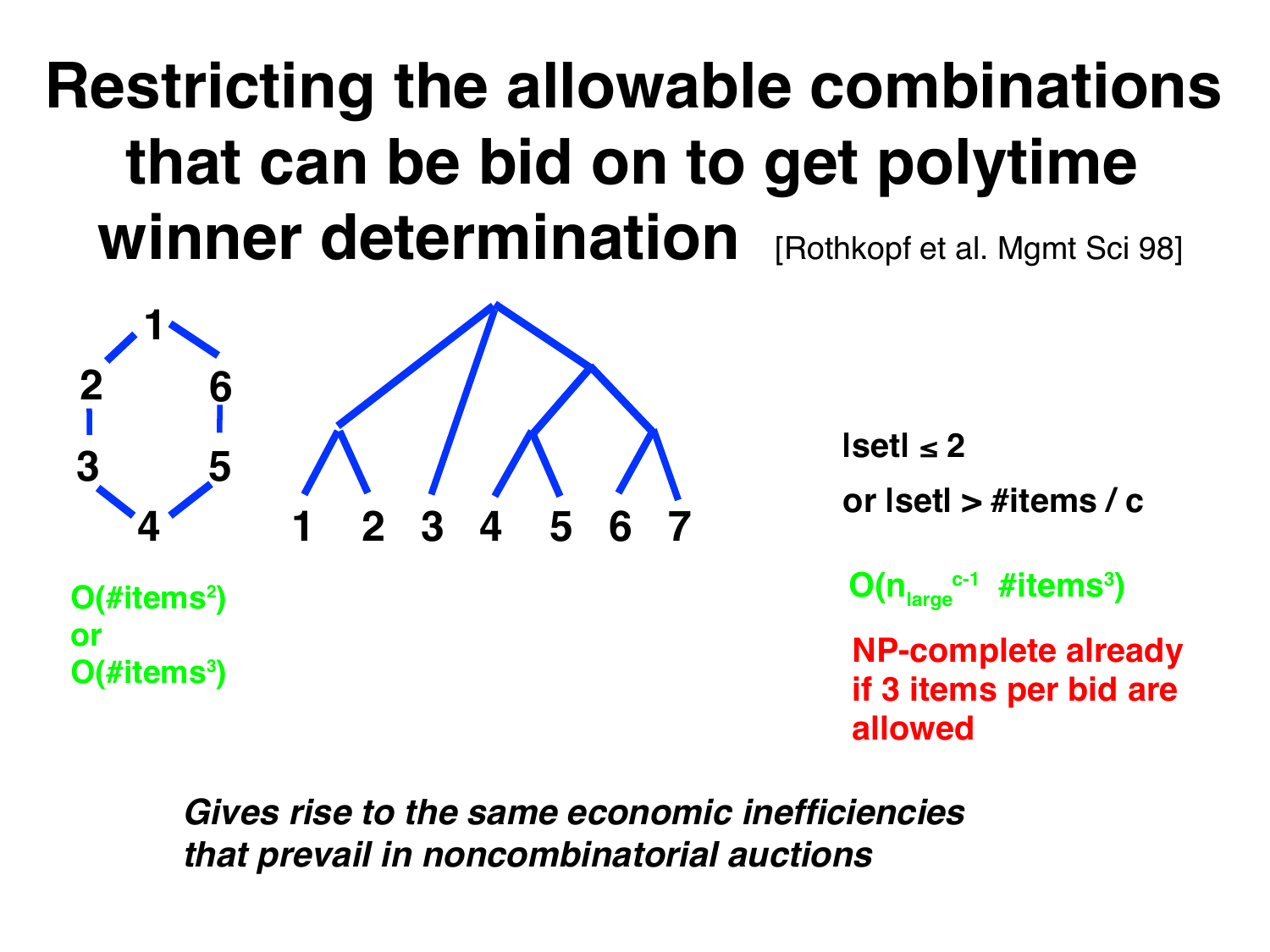## **Item** *graphs* **[Conitzer, Derryberry, Sandholm AAAI-04]**

• **Item graph = graph with the items as vertices where every bid is on a connected set of items**



- **Does not make sense to bid on items in SF and SJ without transportation**
- **Does not make sense to bid on two forms of transportation**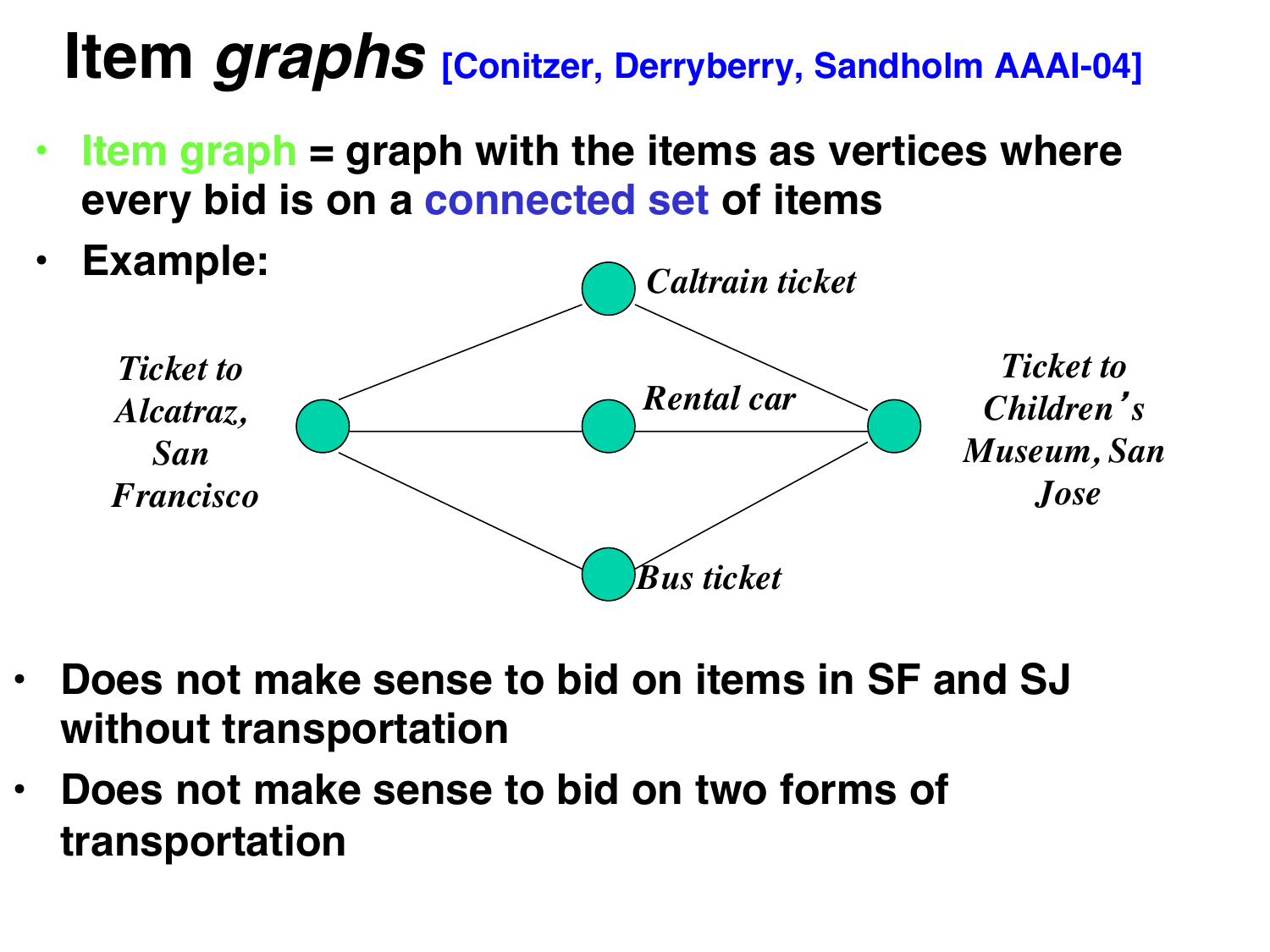# **Clearing with item graphs**

- *Tree decomposition* of a graph G = a tree T with
	- Subsets of G's vertices as T's vertices; for every Gvertex, set of T-vertices containing it must be a nonempty connected set in T
	- Every neighboring pair of vertices in G occurs in some single vertex of T
- *Width* of **T** = (max #G-vertices in single T-vertex)-1
	- (For bounded *w*, can construct tree decomposition of width *w* in polynomial time (if it exists))
- **Thrm.** Given an item graph with tree decomposition T (width w), can clear optimally in time  $O(|T|^2 (|Bids|+1)^{w+1})$ 
	- Sketch: for every partial assignment of a T-vertex's items to bids, compute maximum possible value below that vertex (using DP)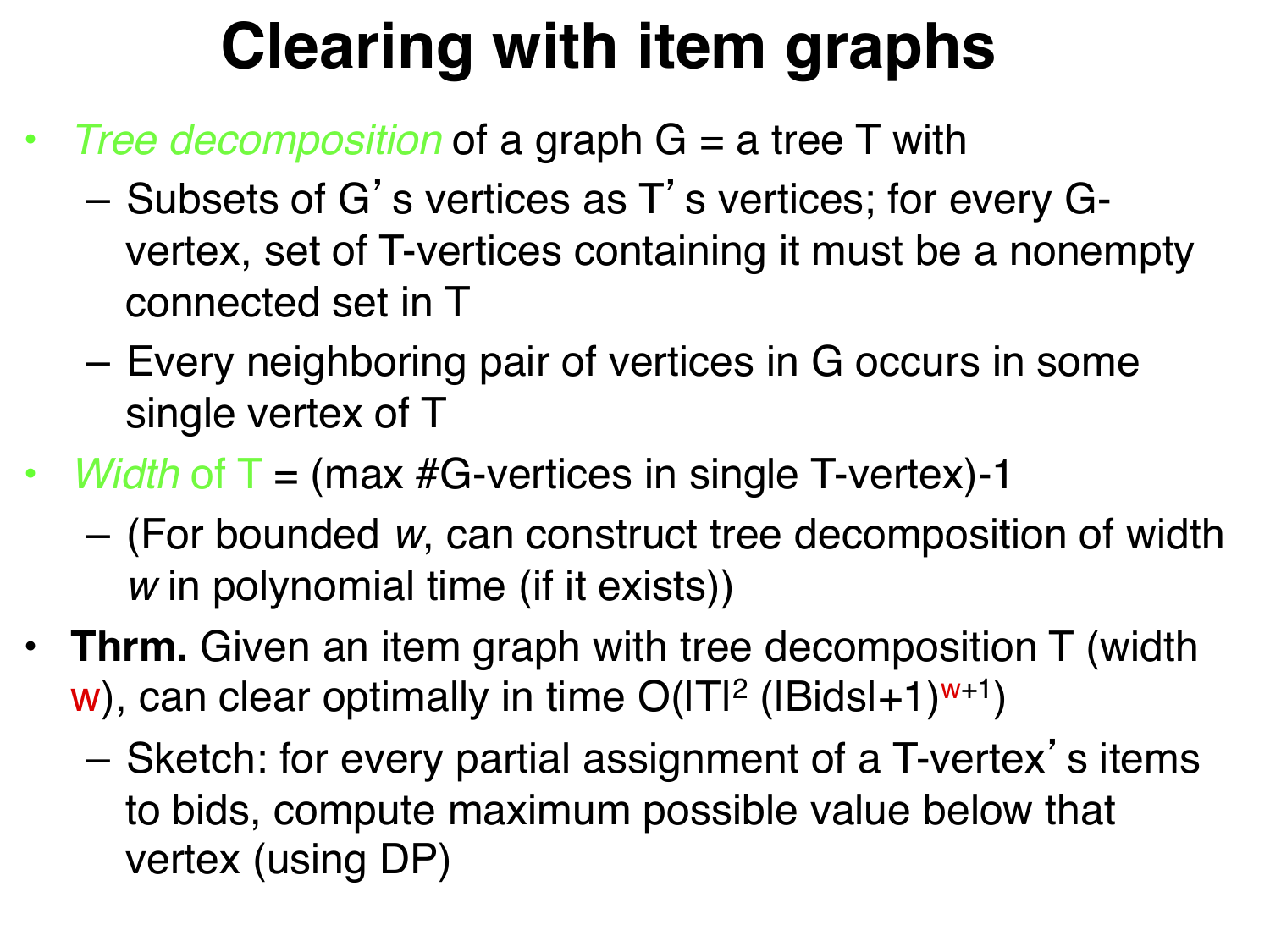### **Solving the winner determination problem when all combinations can be bid on:**

### *Search algorithms for optimal anytime winner determination*

- **Capitalize on sparsely populated space of bids**
- **Generate only populated parts of space of allocations**
- **Highly optimized**
- **1st generation algorithm: branch-on-items formulation**  [Sandholm ICE-98, IJCAI-99, AIJ-02; Fujishima, Leyton-Brown & Shoham IJCAI-99]
- **2nd generation algorithm: branch-on-bids formulation**  [Sandholm&Suri AAAI-00, AIJ-03, Sandholm et al. IJCAI-01, MgmtSci-05]
- **New ideas, e.g., multivariate branching** [Gilpin & Sandholm IJCAI-07, …]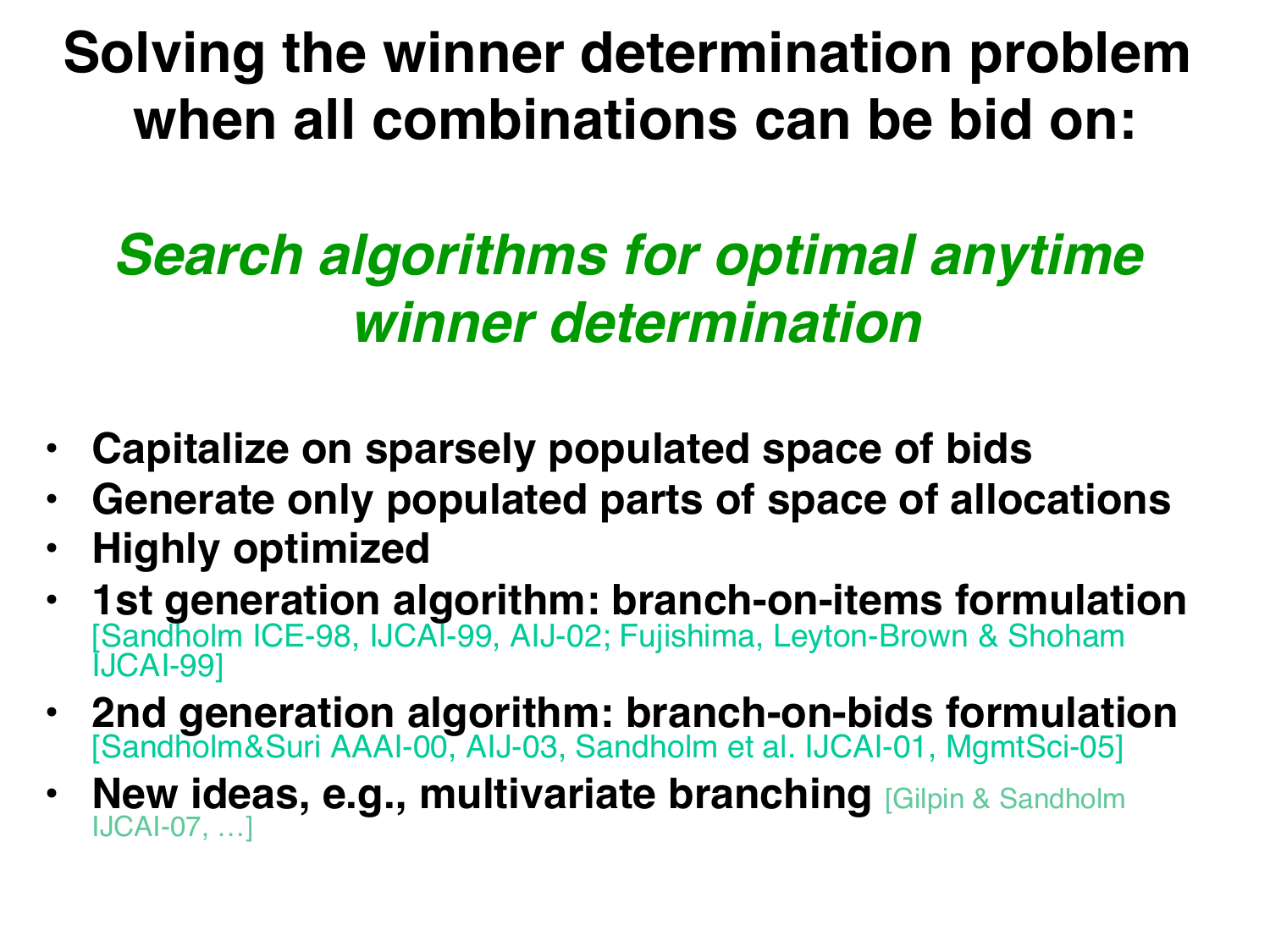#### **First generation search algorithms:** *branch-on-items formulation*

[Sandholm ICE-98, IJCAI-99, AIJ-02]



**5**

**Prop. Need only consider children that include item with smallest index among items not on the path Insert dummy bid for price 0 for each single item that has no bids** 

 **=> allows bid combinations that do not cover all items (seller can keep some items) Generates each allocation of positive value once, others not generated**

**Complexity**

- **Prop. #leaves ≤ (#bids/#items)#items**
- **Proof.** Let  $n_i$  be the number of bids that include item i but no items with smaller index. **#leaves ≤ max n1** ∙ **n2** ∙ **…** ∙ **nm s.t. n1 + n2 + …+ nm = #bids. Max achieved at ni = n/m. Depth at most m. QED**
- **#nodes ≤ #items #leaves**
- **IDA\* is 2 orders of magnitude faster than depth first search**
- **Anytime algorithm**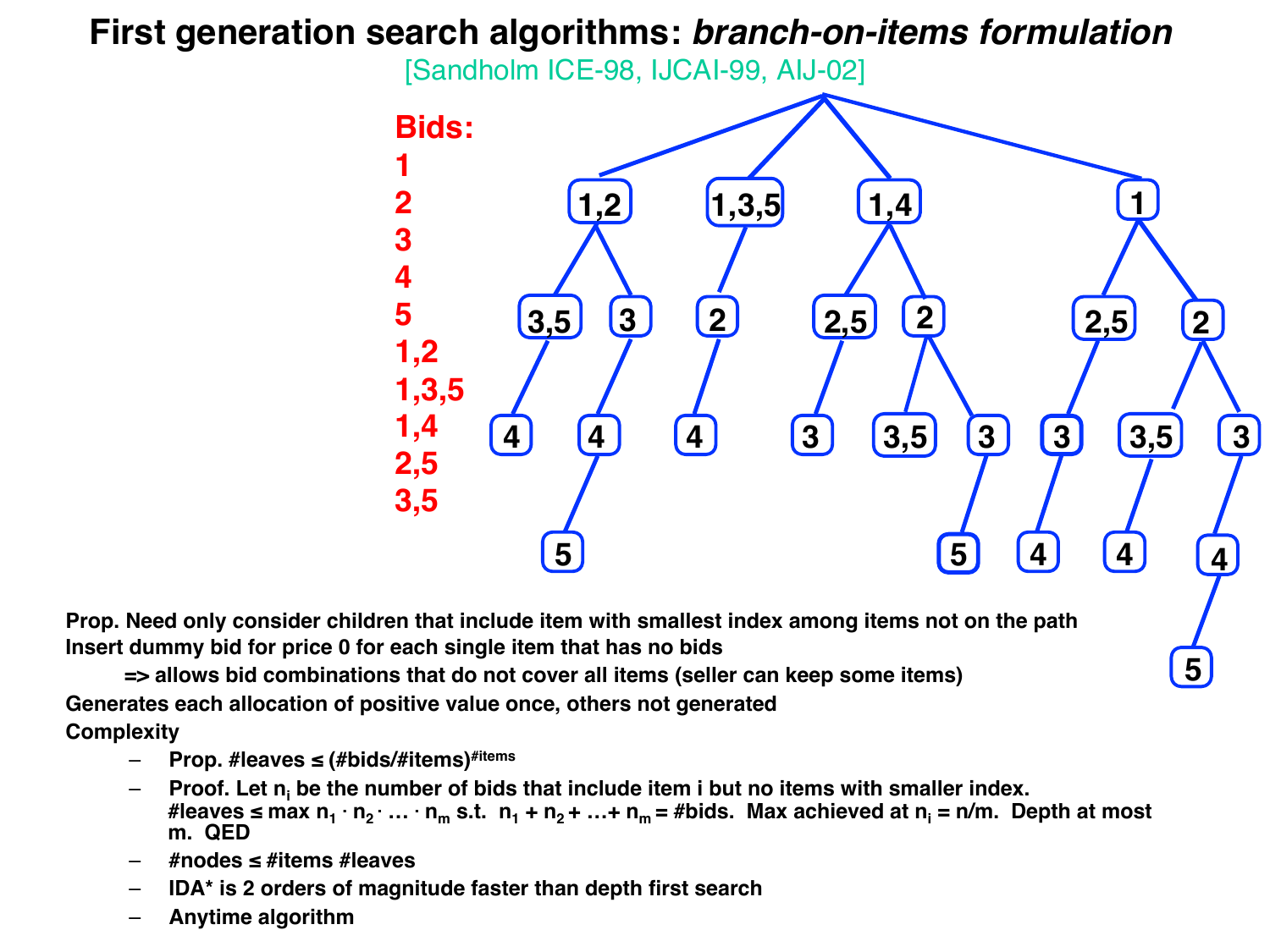#### 2nd generation algorithm: Combinatorial Auction, *Branch On Bids* [Sandholm&Suri AAAI-00, AIJ-03]

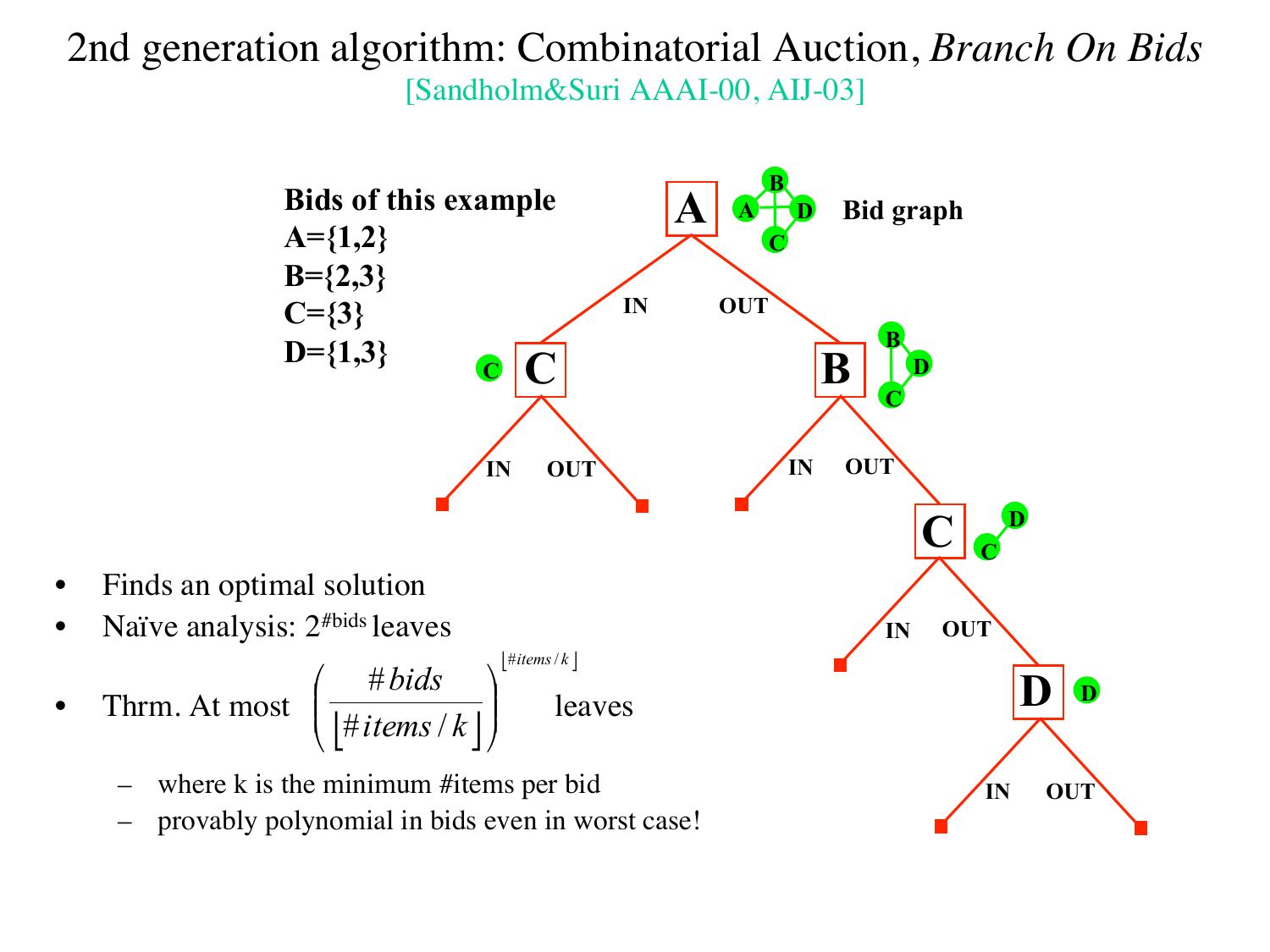Use of h-values (=upper bounds) to prune winner determination search

- $f^*$  = value of best solution found so far
- $g = sum$  of prices of bids that are IN on path
- $h =$  value of LP relaxation of remaining problem
- Upper bounding: Prune the path when  $g+h \leq f^*$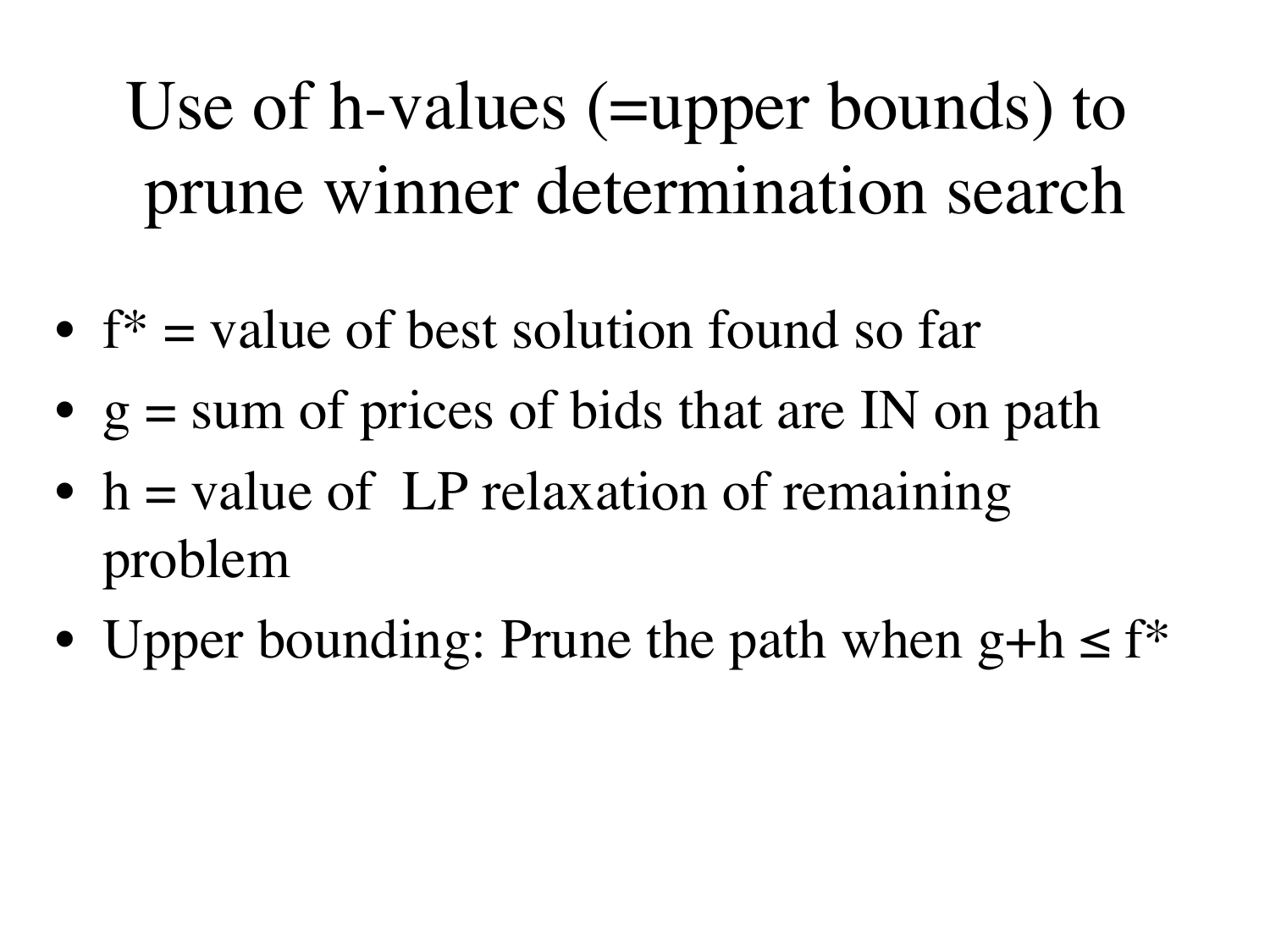# Linear programming for computing h-values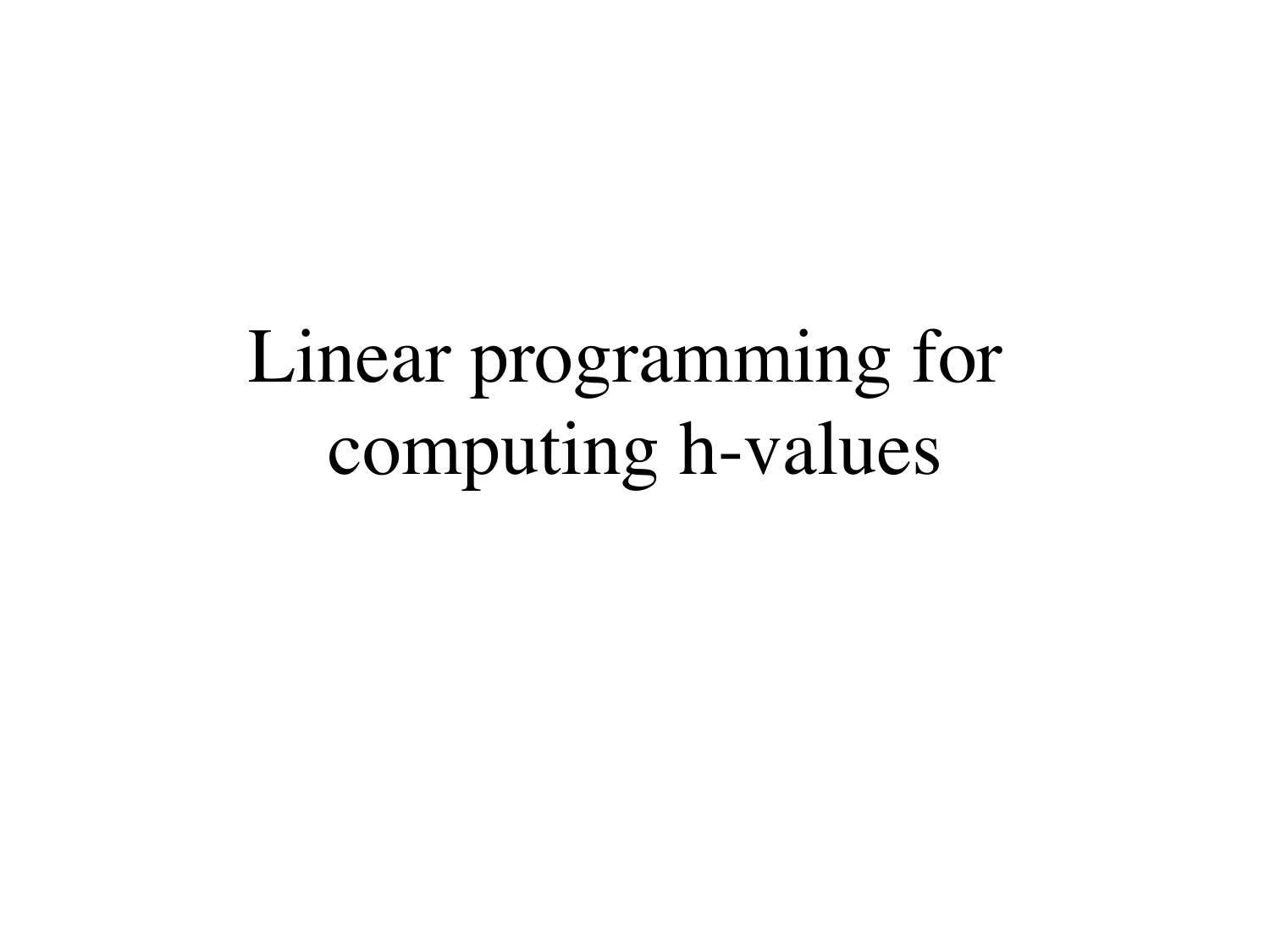# Linear program of the winner determination problem

 $LP$ 

 $\, n \,$ max  $\sum p_j x_j$  $j=1$  $\sum x_j \leq 1, \ \forall i \in \{1..m\}$  $j|i \in S_j$  $x_j \geq 0$  $x_i \in \mathbb{R}$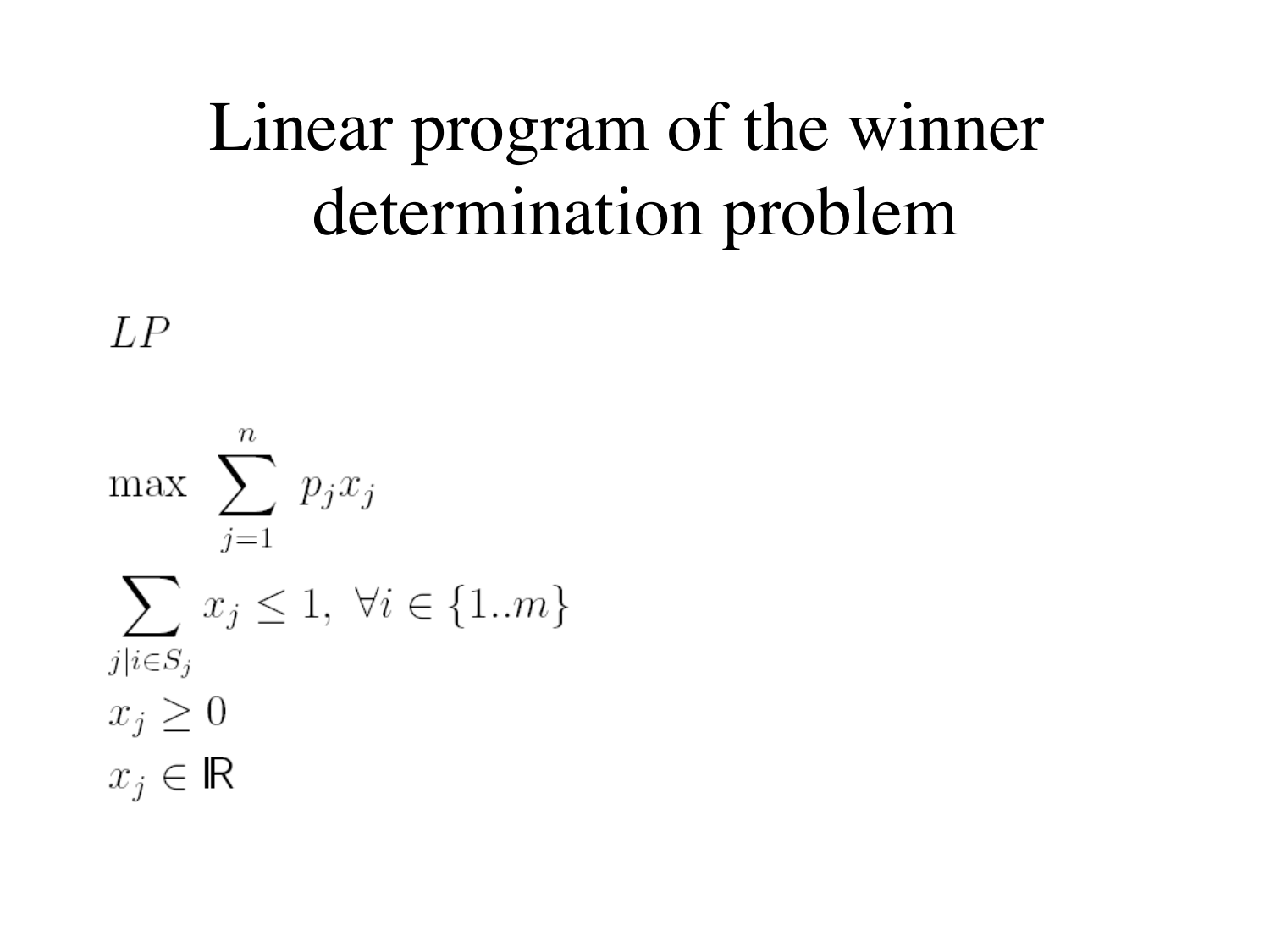# Linear programming

# **Original problem Initial tableau** maximize  $\sum_{j=1} c_j x_j$  $z=\sum^nc_jx_j$ such that  $\sum_{j=1} a_{ij} x_j \le b_i$   $(i = 1, 2, ..., m)$   $x_{n+i} = b_i - \sum_{j=1}^n a_{ij} x_j$   $(i = 1, 2, ..., m)$ <br> $x_j \ge 0$   $(j = 1, 2, ..., n)$  Slack variables

- Assume, for simplicity, that origin is feasible (otherwise have to run a different LP to find first feasible and run the main LP in a revised space)
- Simplex method "pivots" variables in and out of the tableau
- *Basic* variables are on the left hand side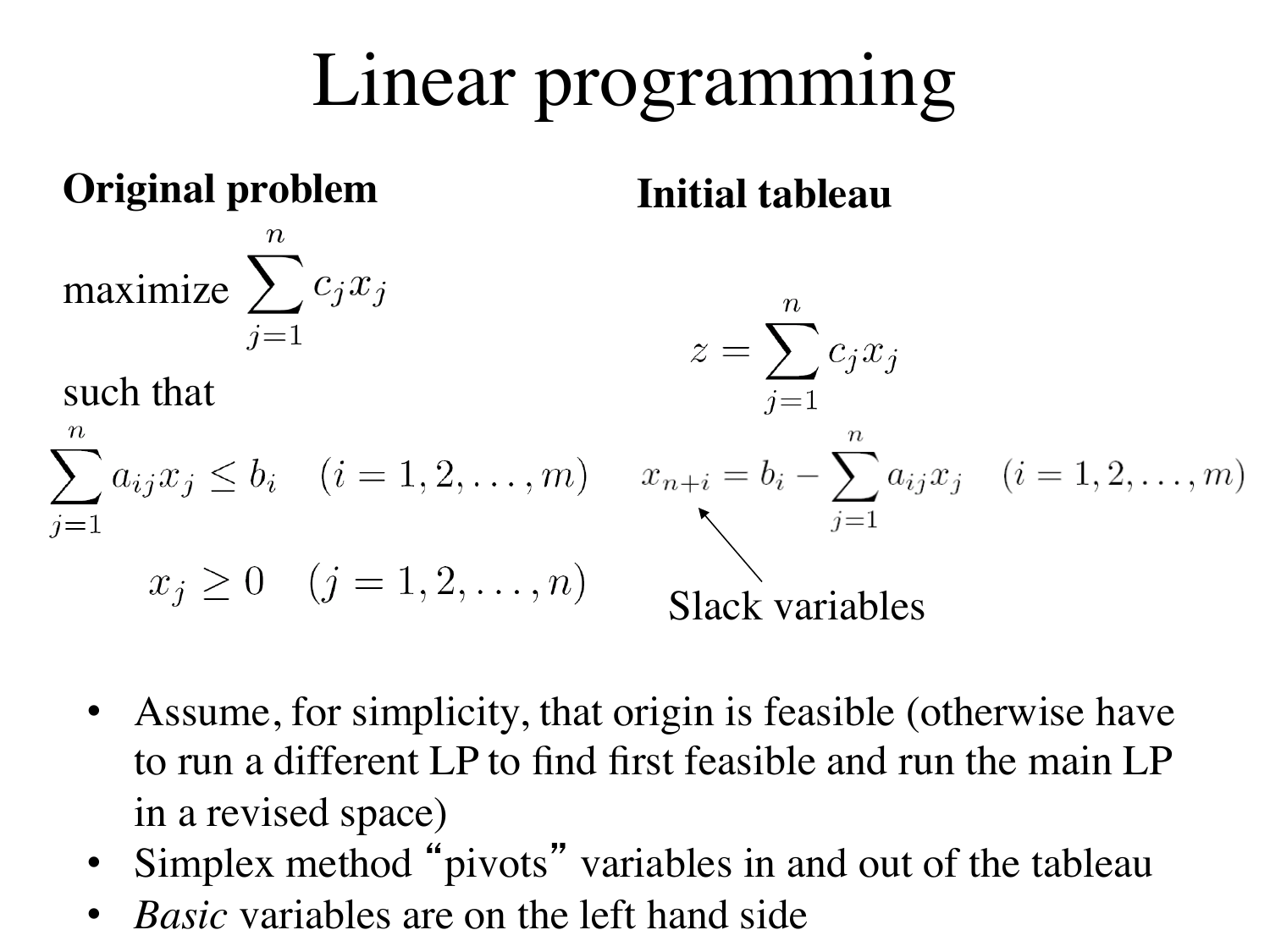# Graphical interpretation of simplex algorithm for linear programming



- If you haven't seen the simplex algorithm, you can review the details, e.g., on wikipedia
- Interior point methods are another family of algorithms for linear programming
	- Polynomial worst-case time, unlike simplex algorithm
	- Parallelizable
	- Together with crossover, can be a good way to solve the root LP, but never used for other search tree nodes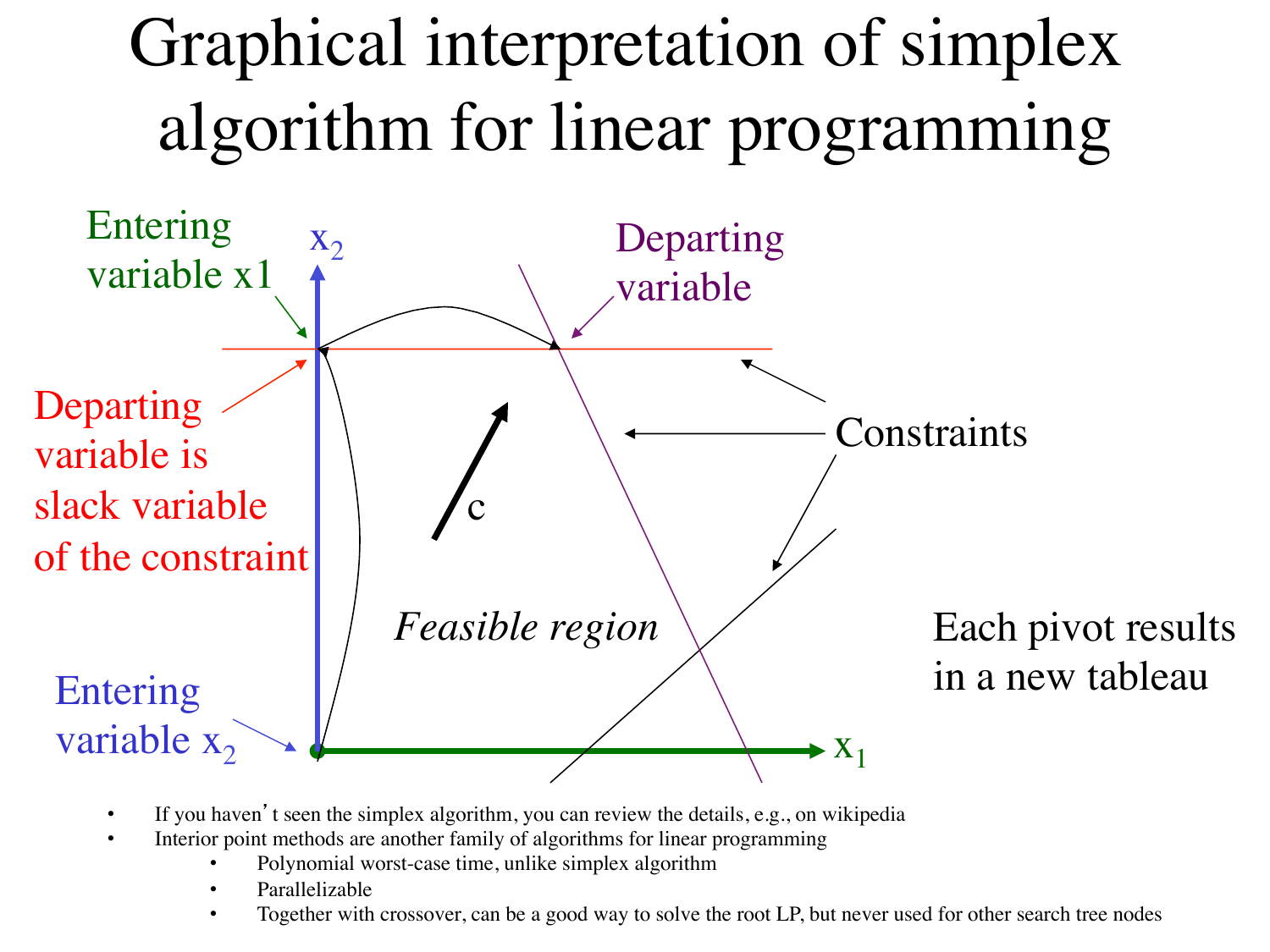### Speeding up the use of linear programs in search

- If LP returns a solution where all integer variables have integer values, then that is the solution to that node and no further search is needed below that node
- Instead of simplex in the LP, use simplex in the DUAL because after branching, the previous DUAL solution is still feasible and a good starting point for simplex at the new node (see next slide)
	- **Thrm.** LP optimum value = DUAL optimum value

$$
LP \hspace{2.6cm} DUAL
$$

$$
\max \sum_{j=1}^{n} p_j x_j \qquad \min \sum_{i=1}^{m} y_i
$$
\n
$$
\sum_{j|i \in S_j} x_j \le 1, \ \forall i \in \{1..m\} \qquad \sum_{i \in S_j} y_i \ge p_j, \ \forall j \in \{1..n\}
$$
\n
$$
x_j \ge 0 \qquad \text{aka shadow price} \longrightarrow y_i \ge 0
$$
\n
$$
x_j \in \mathbb{R} \qquad y_i \in \mathbb{R}
$$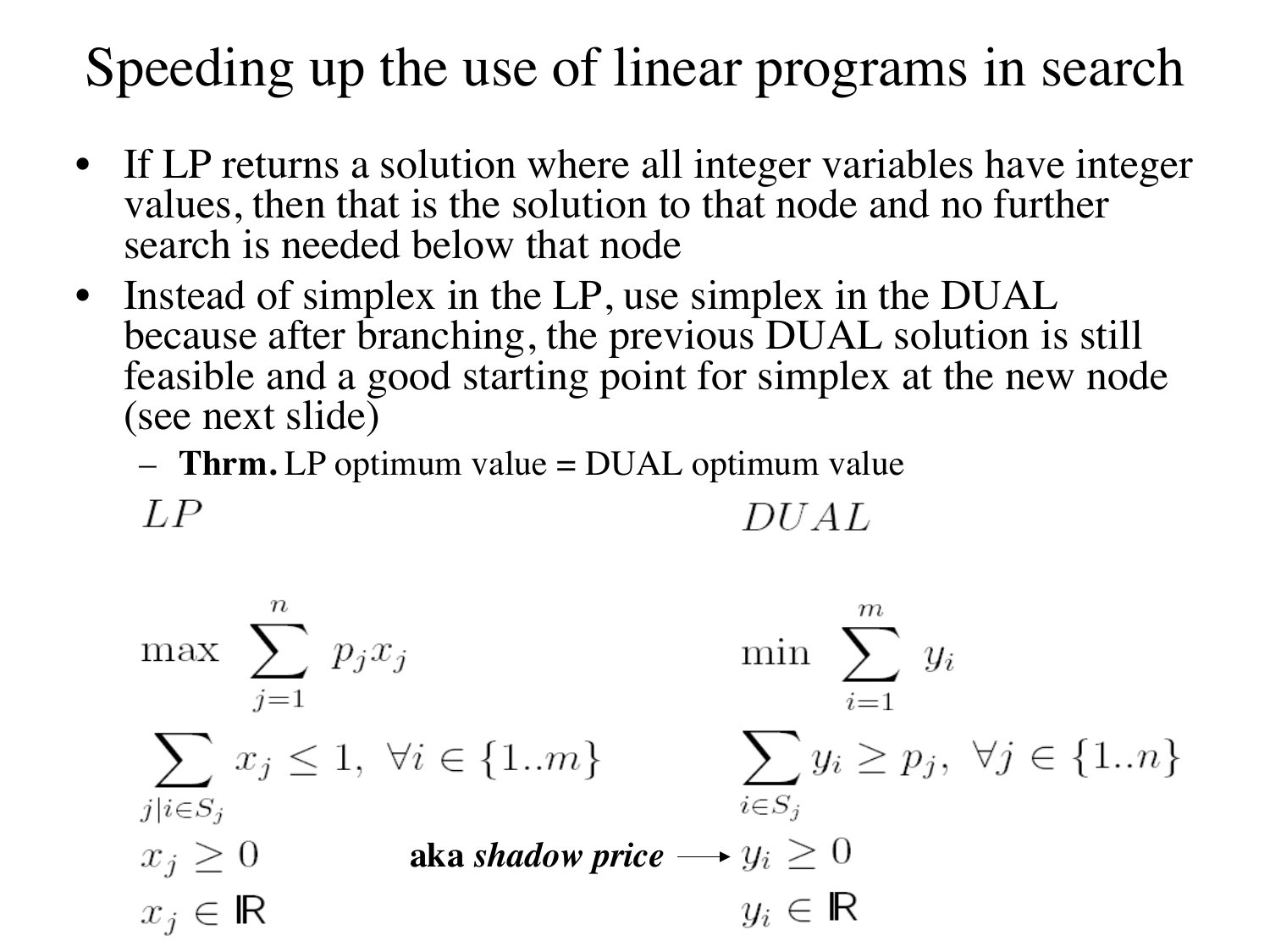## Interlude: primal LP and dual LP in general

- Primal: Maximize  $c^T x$  subject to  $Ax \leq b$ ,  $x \geq 0$
- Dual: Minimize  $\mathbf{b}^T\mathbf{y}$  subject to  $A^T\mathbf{y} \geq \mathbf{c}$ ,  $\mathbf{y} \geq 0$
- Facts:
	- Dual of the dual is the primal
	- At an optimum, the objective values of the primal and dual are the same

• Back to the winner determination example...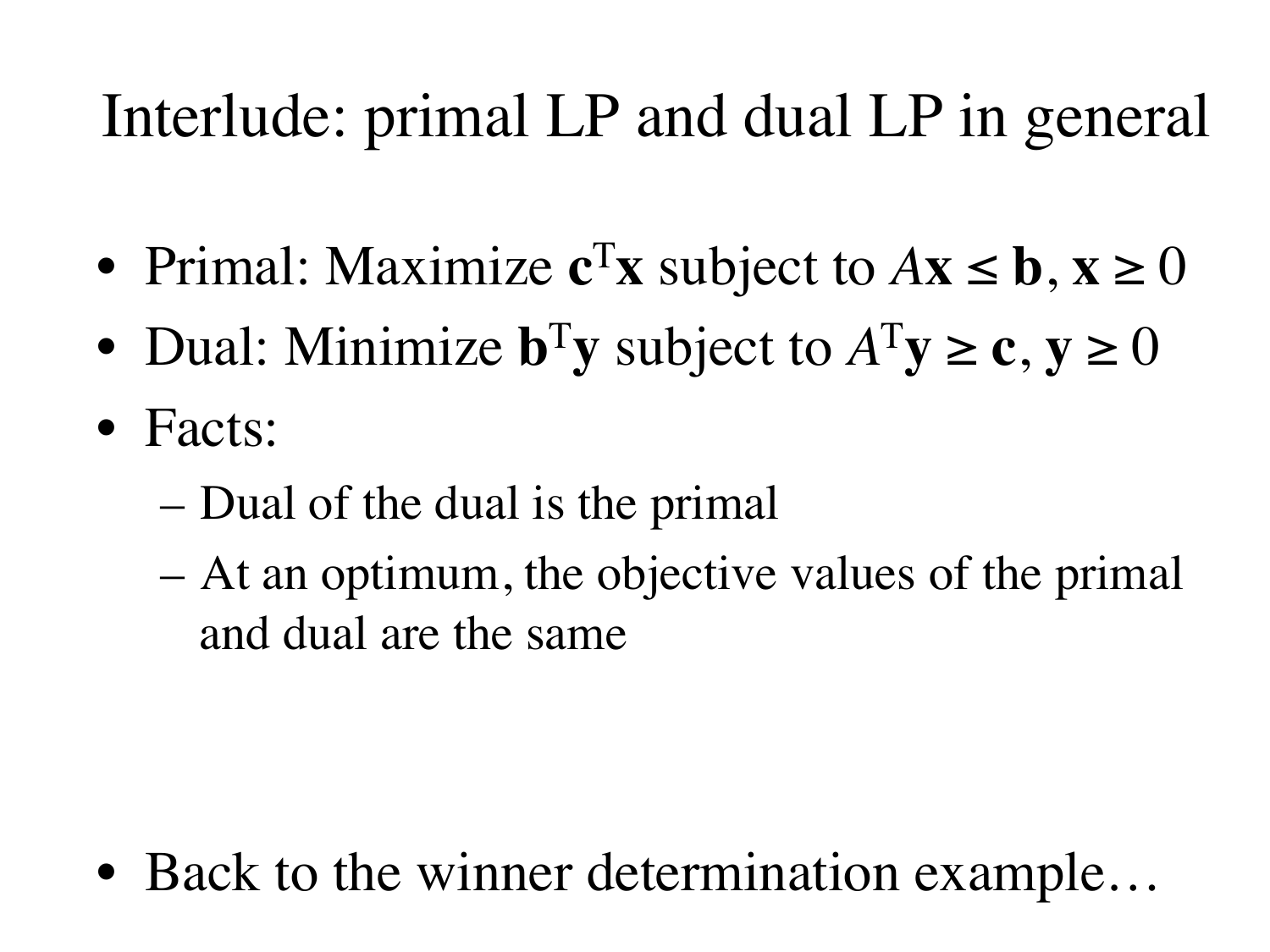#### Example showing DUAL is feasible at children Goods:  $\{1,2,3\}$ , Bids: < $\{1,2\}$ , \$4>, < $\{1,3\}$ , \$3>, < $\{2,3\}$ , \$2>

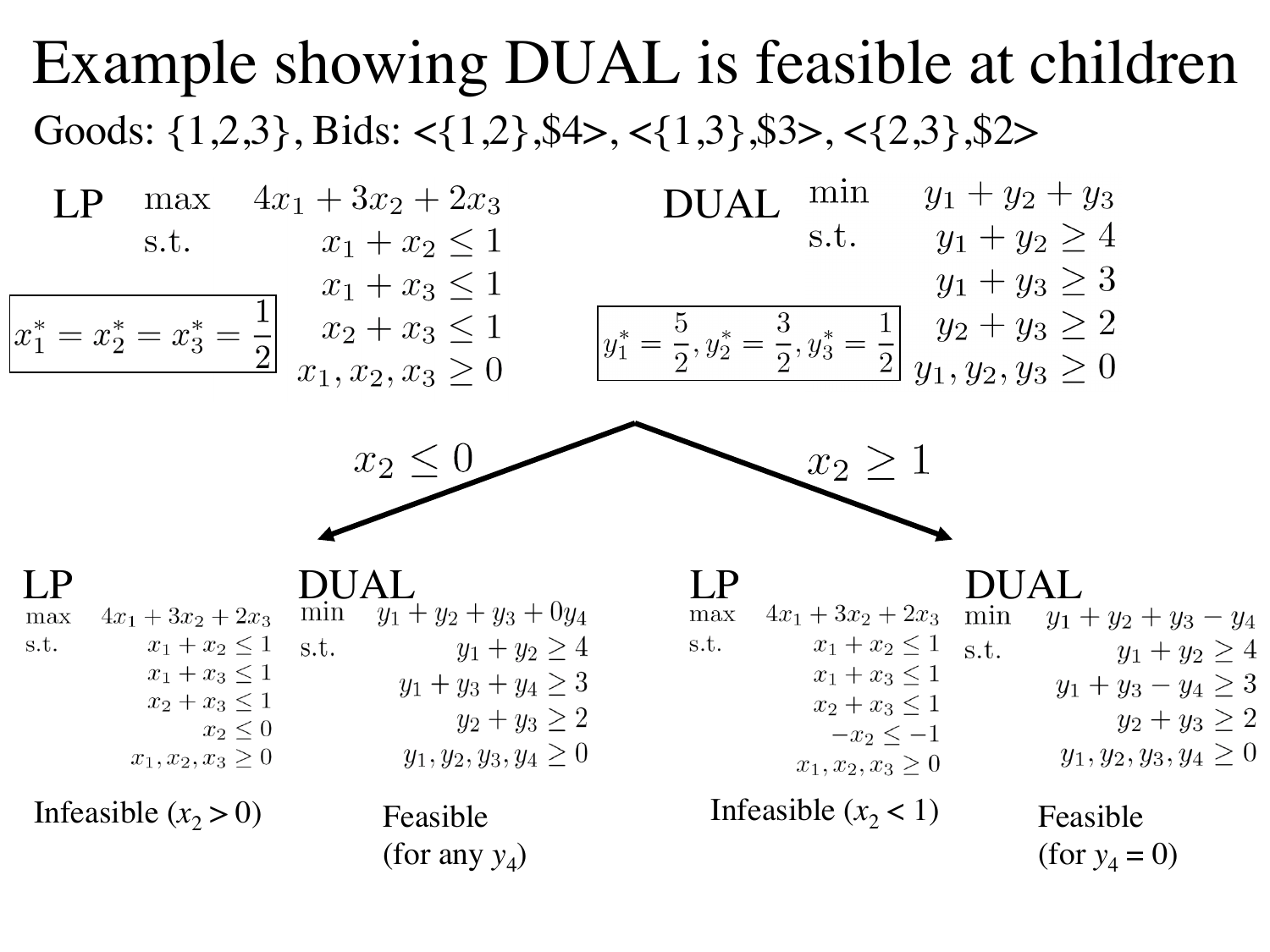## *Branch-and-cut* framework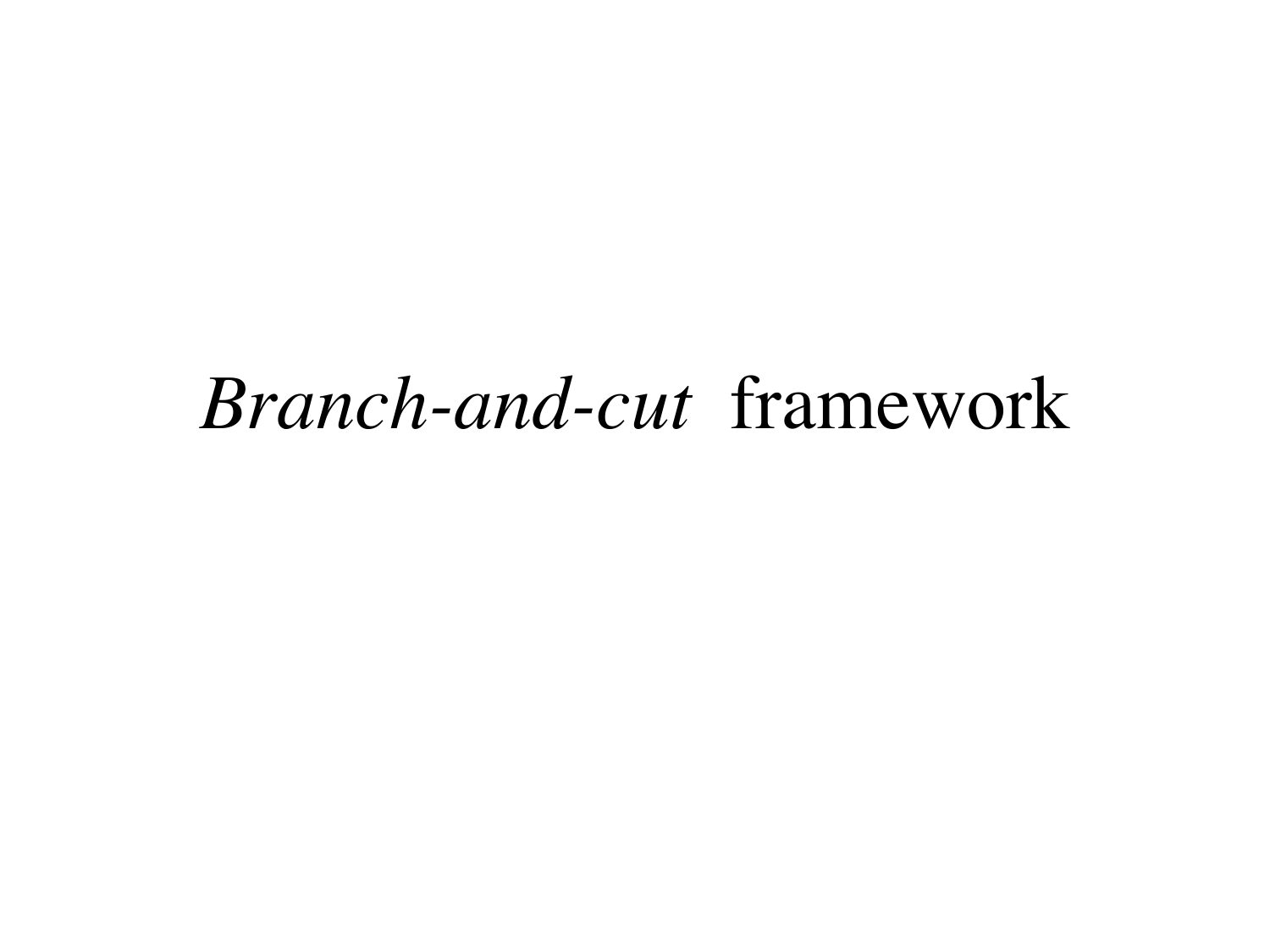# Cutting planes (aka cuts)

- Extra linear constraints can be added to the LP to reduce the LP polytope and thus give tighter bounds (less optimistic h-values) if the constraints are guaranteed to not exclude any integer solutions
- Applications-specific vs. general-purpose cuts
- *Branch-and-cut algorithm* = branch-and-bound algorithm that uses cuts
	- A *global cut* is valid throughout the search tree
	- A *local cut* is guaranteed to be valid only in the subtree below the node at which it was generated (and thus needs to be removed from consideration when not in that subtree)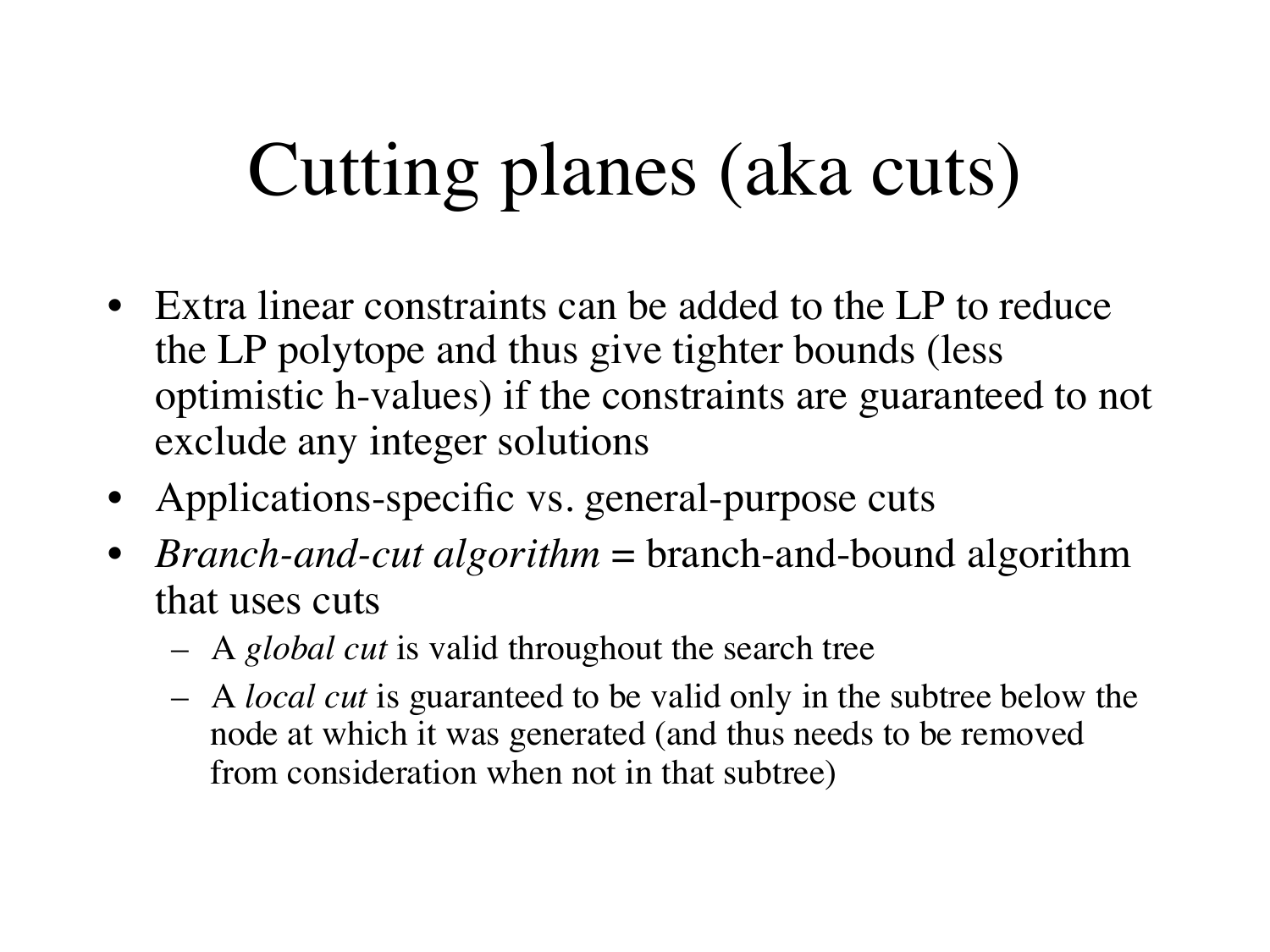Example of a cut that is valid for winner determination: *Odd hole inequality*



Edge means that bids share items, so both bids cannot be accepted

 $x_1 + x_2 + x_3 + x_6 + x_8 \leq 2$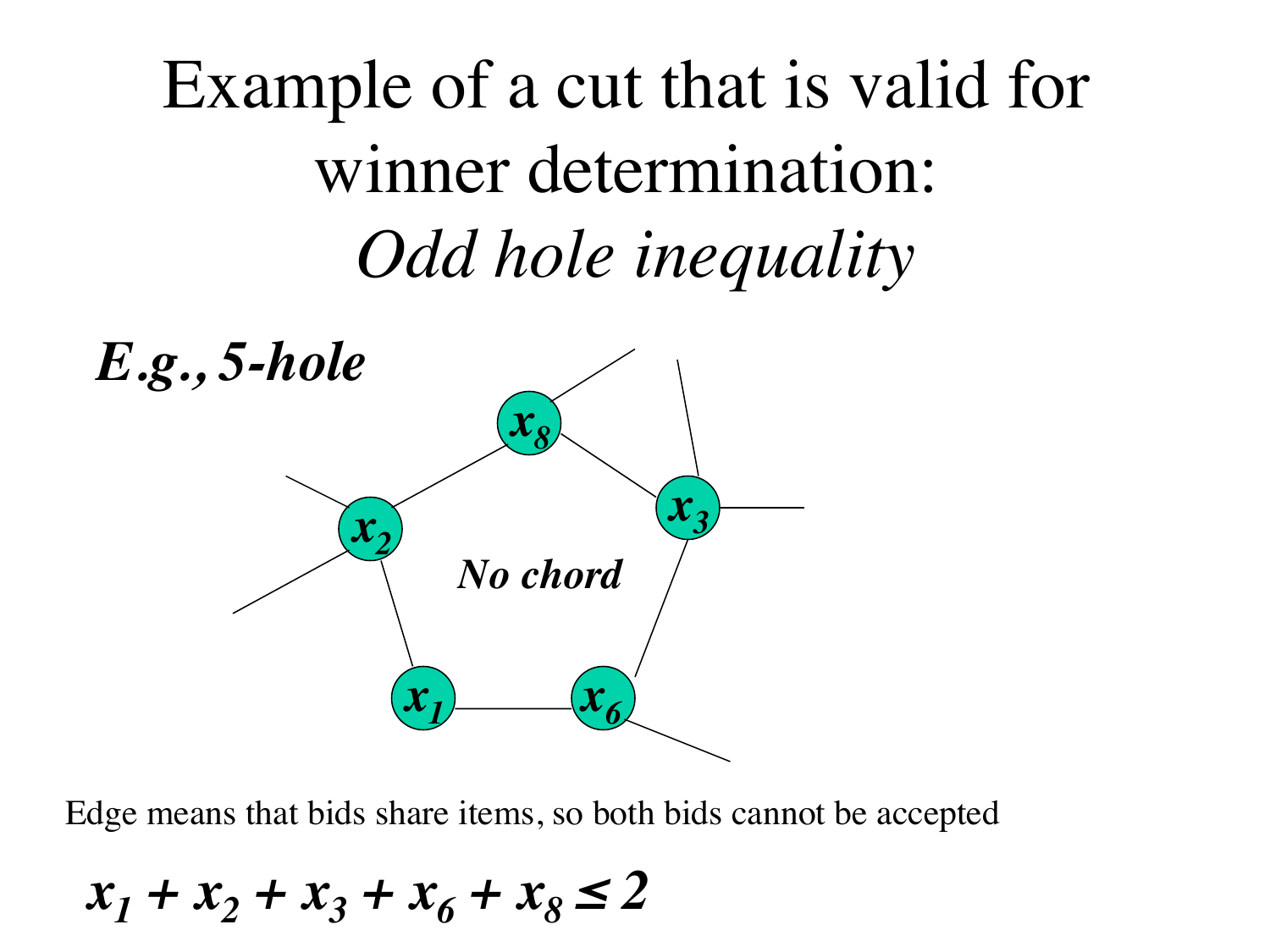### Separation using cuts

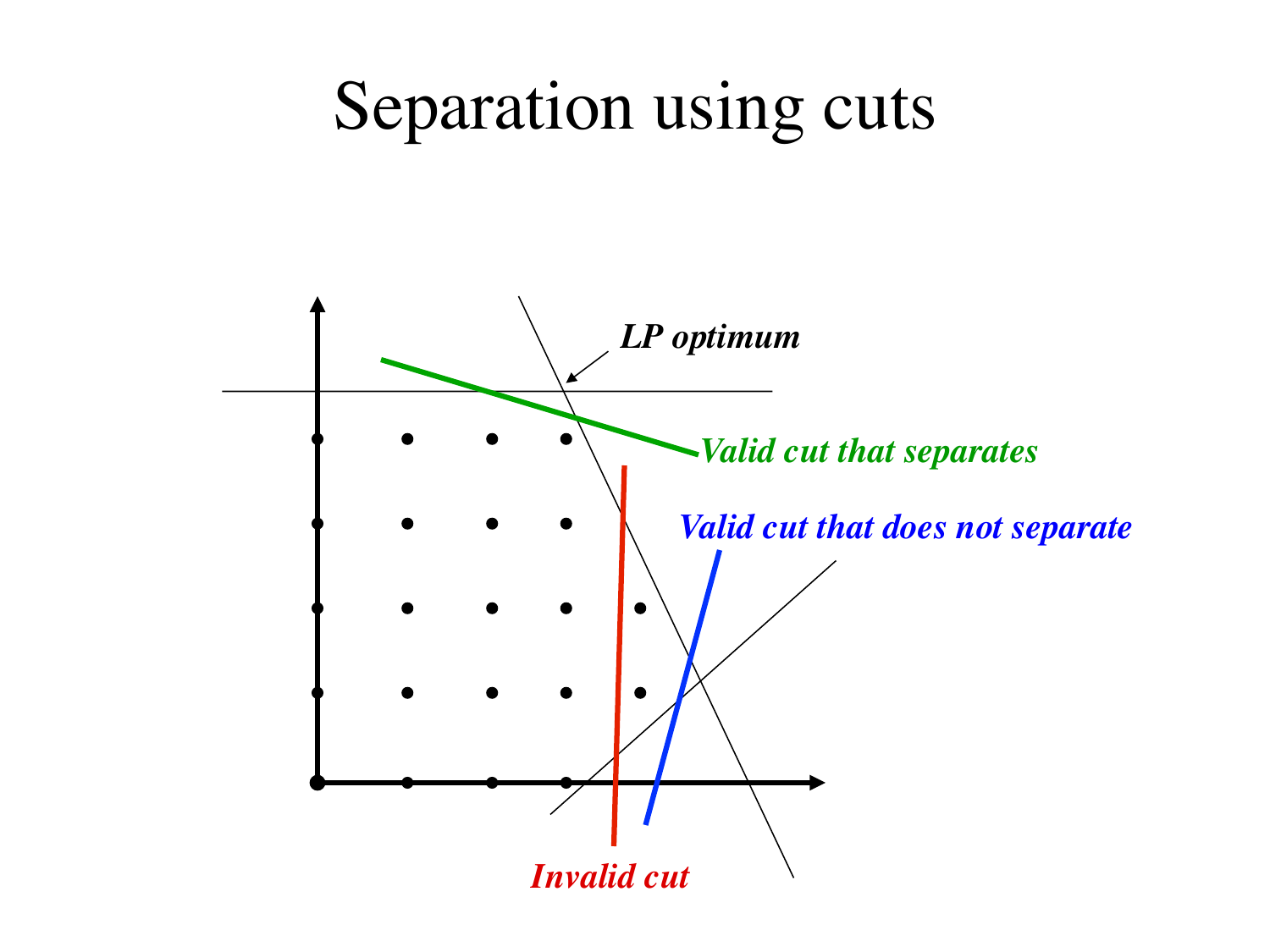# How to find cuts that separate?

- For some cut families (and/or some problems), there are polynomial-time algorithms for finding a separating cut
- Otherwise, use:
	- Generate a cut
		- Generation preferably biased towards cuts that are likely to separate
	- Test whether it separates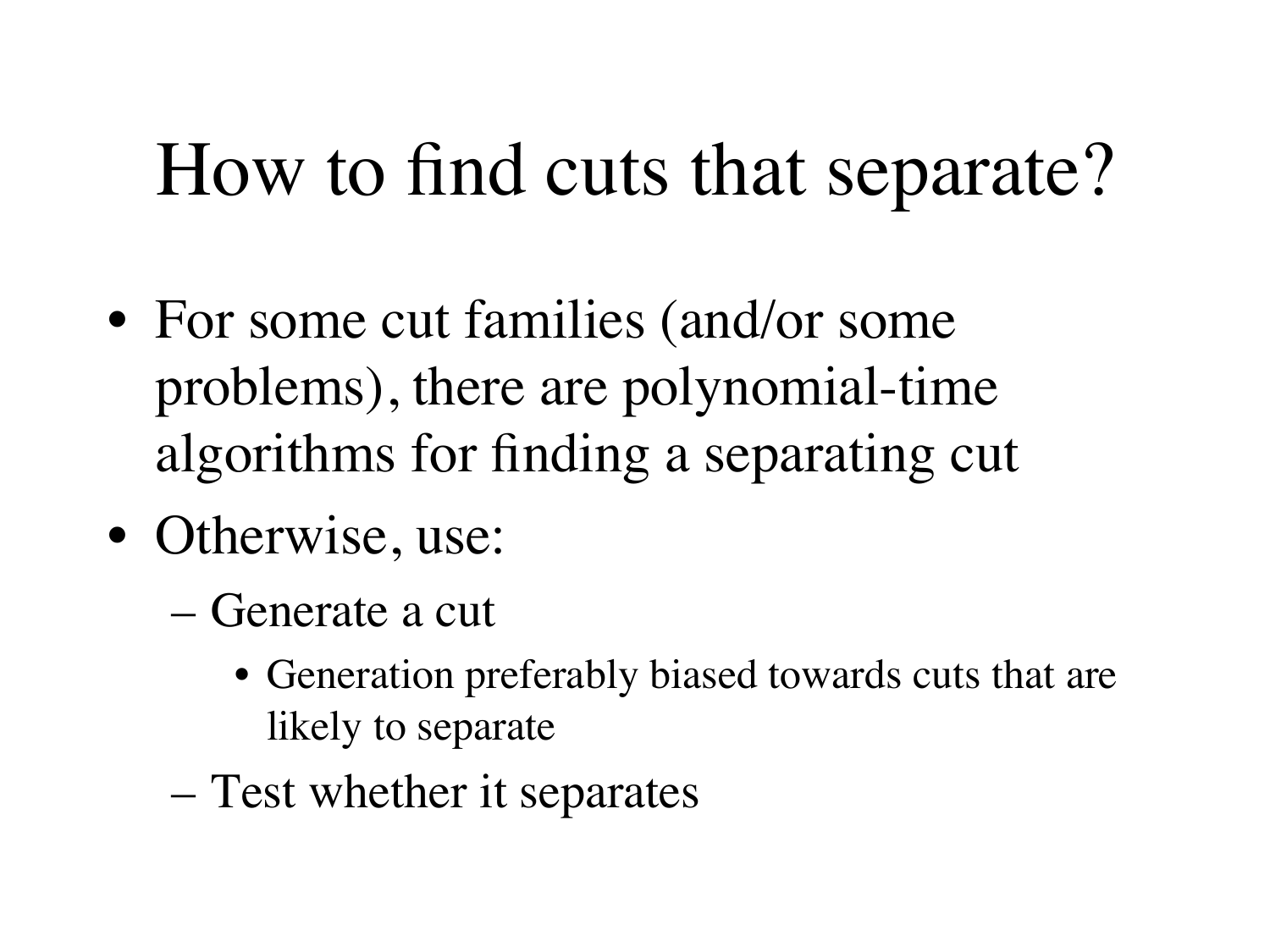### Gomory mixed integer cut

- Most powerful general-purpose cut for many problems
- Applicable to all problems, where
	- constraints and objective are linear,
	- the problem has integer variables and potentially also real variables
- Cut is generated using the LP optimum so that the cut separates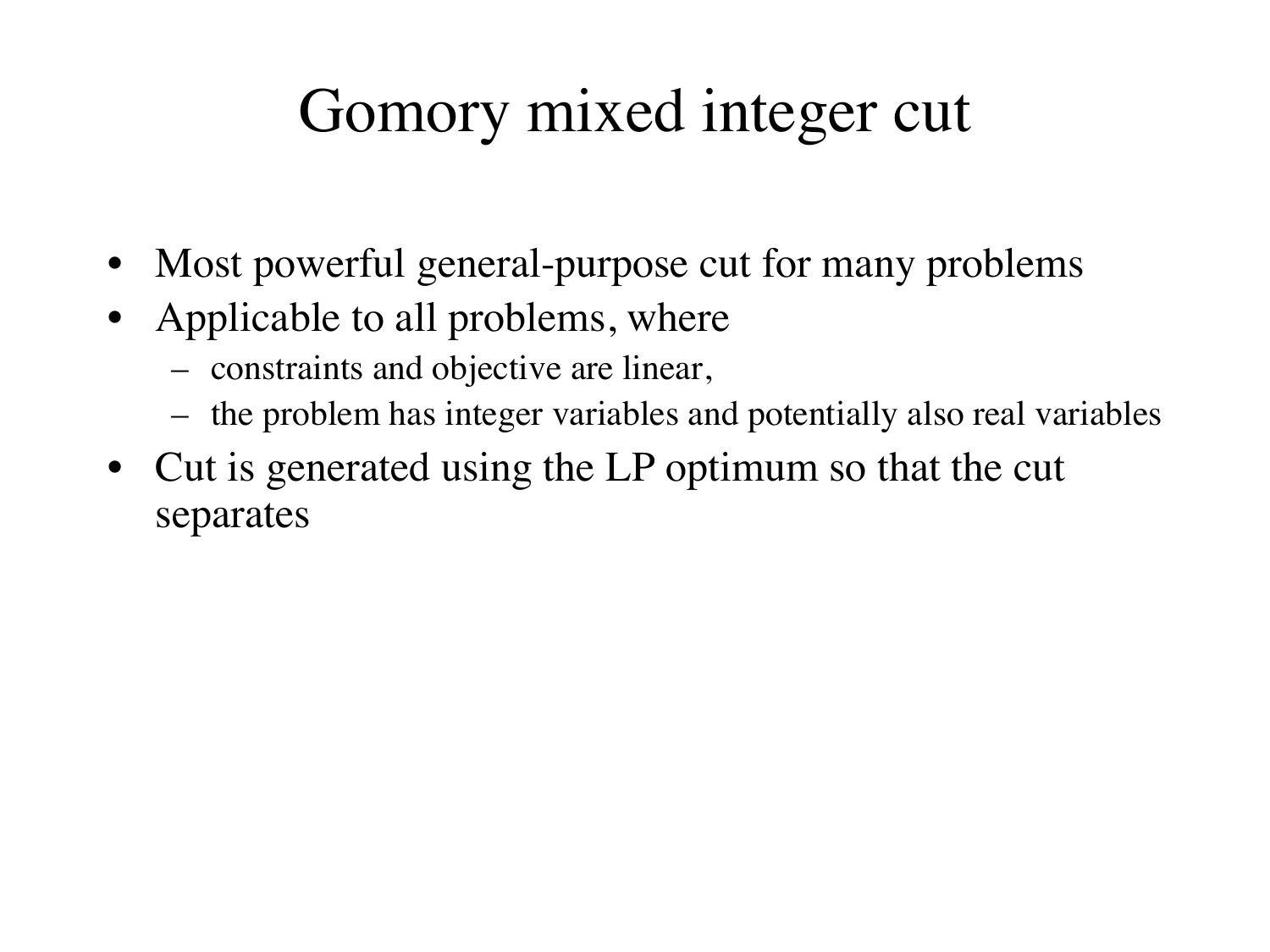First, a simple version for problems with no real-valued variables

• Let the columns of  $A \in \mathbb{R}^{m \times n}$  be denoted by  $\{a_1, a_2, \ldots a_n\}$  $C \left( \begin{array}{cc} -\pi n + 1 \end{array} \right)$ 

\n- $$
S = \{x \in \mathbb{Z}_+^{\times} \mid Ax \leq b\}
$$
.
\n- **Choose nonnegative multipliers**  $u \in \Re^n_+$
\n- **Q**  $u^T A x \leq u^T b$  is a valid inequality  $(\sum_{j \in N} u^T a_j x_j \leq u^T b)$ .
\n- **Q**  $\sum_{j \in N} [u^T a_j] x_j \leq u^T b$  (Since  $x \geq 0$ ).
\n- **Q**  $\sum_{j \in N} [u^T a_j] x_j \leq [u^T b]$  is valid for  $X$  since  $[u^T a_j] x_j$  is an integer
\n

[The above presentation is from Jeff Linderoth's slides]

*Amazing tidbit (which we will not use)… Gomory*'*s cutting plane algorithm: Integer program (not MIP) can be solved with no search by an algorithm that generates a finite (potentially exponential) number of these cuts. In each iteration, generate a cut and then optimize (using dual simplex algorithm). The LP tableau guides which cut is generated next. Rules against cycling in the LP solving are needed to guarantee optimality in a finite number of steps (see, e.g., http://www.math.unl.edu/~shartke2/teaching/2008f432/Handout\_Gomory.pdf). While this algorithm has been viewed as a mere curiosity, it has very recently shown promise on some practical problems (the anti-cycling rule is key).*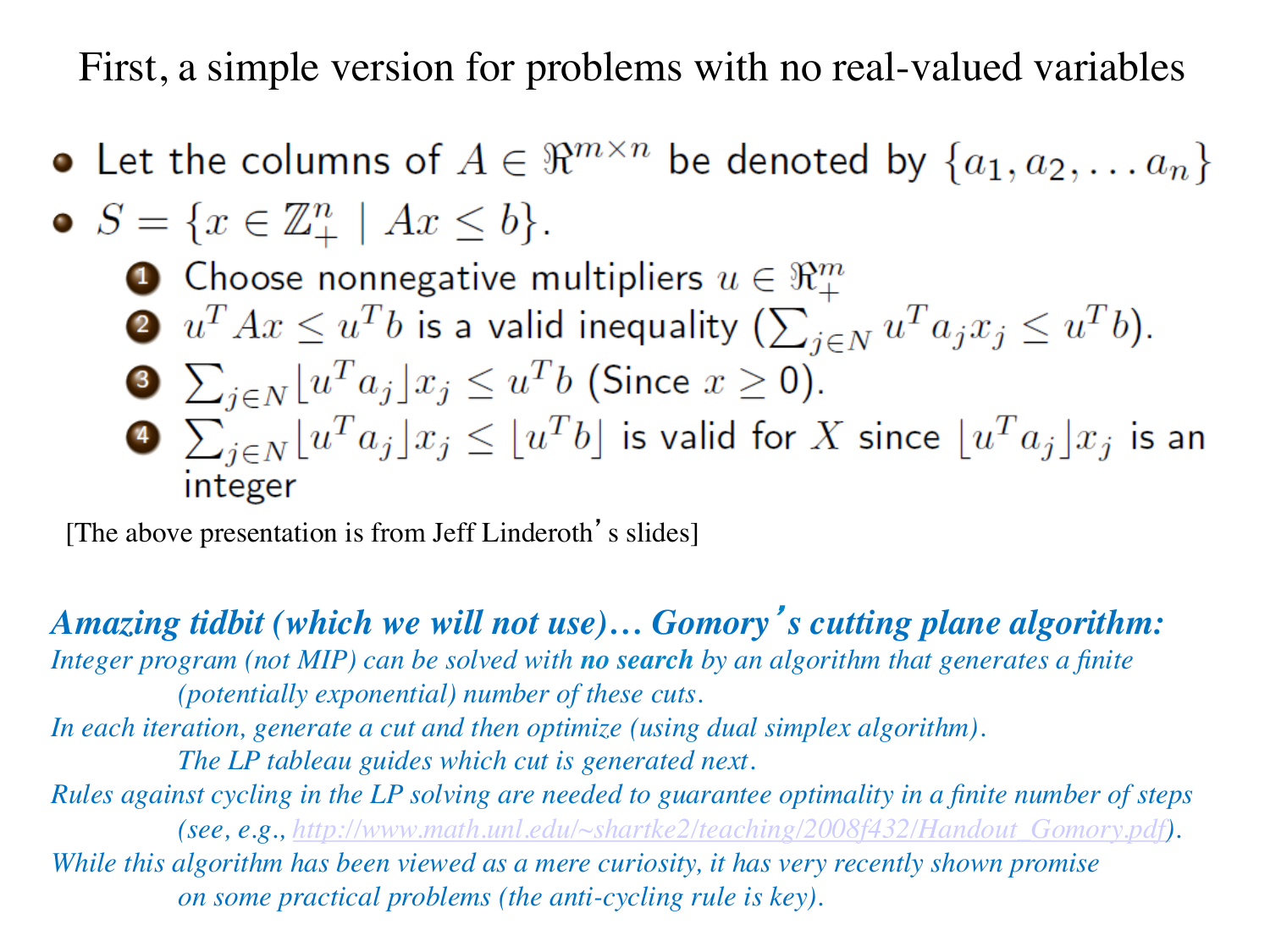#### Derivation of Gomory mixed integer cut

**Input:** one row from optimal LP tableau:  
\n
$$
x_i = a_{i0} + \sum_{j \in J} a_{ij}(-x_j), J = J_1 \cup J_2
$$
\nFractional, basic, not a slack, integer variable  $j \in J$   
\n**Define:**  $f_{ij} = a_{ij} - \lfloor a_{ij} \rfloor, j \in J_1 \cup \{0\}$   
\n $J_1^{\leq} = \{j \in J_1 | f_{ij} \leq f_{i0}\}, J_1^{\geq} = \{j \in J_1 | f_{ij} > f_{i0}\}, J_2^{\perp} = \{j \in J_2 | a_{ij} \geq 0\}, J_2^{\leq} = \{j \in J_2 | a_{ij} < 0\}$   
\nRewrite tableau row:  $x_i = \lfloor a_{i0} \rfloor + f_{i0} + \sum_{j \in J_1^{\leq}} \lfloor a_{ij} \rfloor (-x_j) + \sum_{j \in J_1^{\leq}} f_{ij}(-x_j)$   
\n $+ \sum_{j \in J_1^{\geq}} \lceil a_{ij} \rceil (-x_j) + \sum_{j \in J_1^{\geq}} (f_{ij} - 1)(-x_j) + \sum_{j \in J_2^{\leq}} a_{ij}(-x_j) + \sum_{j \in J_2^{\leq}} a_{ij}(-x_j)$   
\n $\text{All integer terms add up to integers, so:}$   
\n $f_{i0} = \sum_{j \in J_1^{\leq}}$   
\n $f_{i0} = 1 \bigvee \text{LHS} \geq f_{i0} \bigtriangleup \text{LHS} \geq f_{i0} \bigtriangleup \text{LHS} \geq f_{i0} - 1 \bigvee \text{LHS}^+ \geq f_{i0}$   
\n $f_{i0} = 1 \bigvee \text{LHS} \geq f_{i0} \bigvee \text{LHS}^+ \geq f_{i0} \bigtriangleup \frac{f_{i0}}{f_{i0} - 1} \text{LHS}^- + \text{LHS}^+ \geq f_{i0}$   
\n $f_{i0} = 1 \bigvee \sum_{j \in J_1^{\leq}} f_{jj}x_j + \sum_{j \in J_2^{\leq}} \frac{f_{i0}}{1 - f_{i0}} (1 - f_{ij})x_j + \$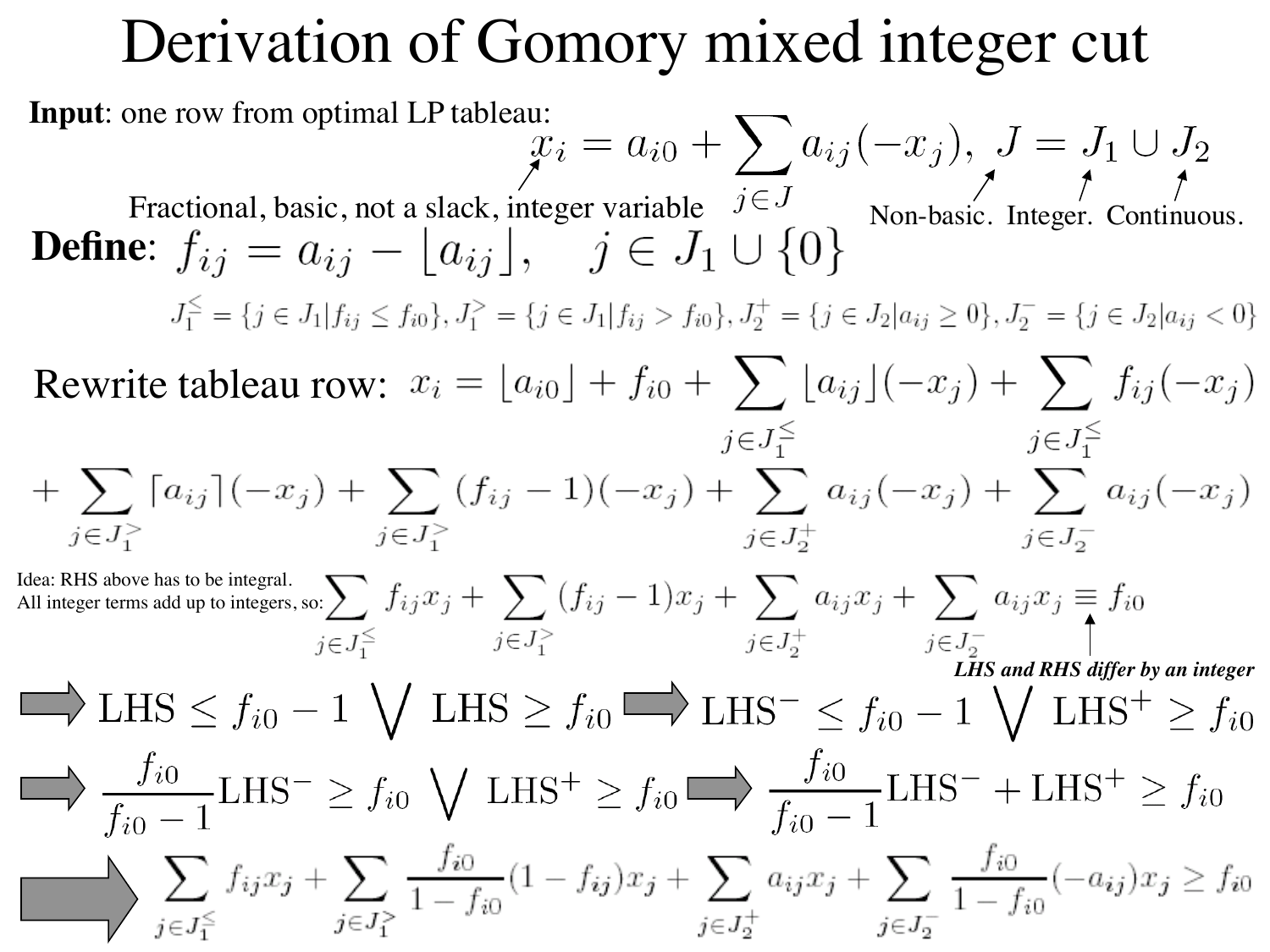# Back to search for winner determination…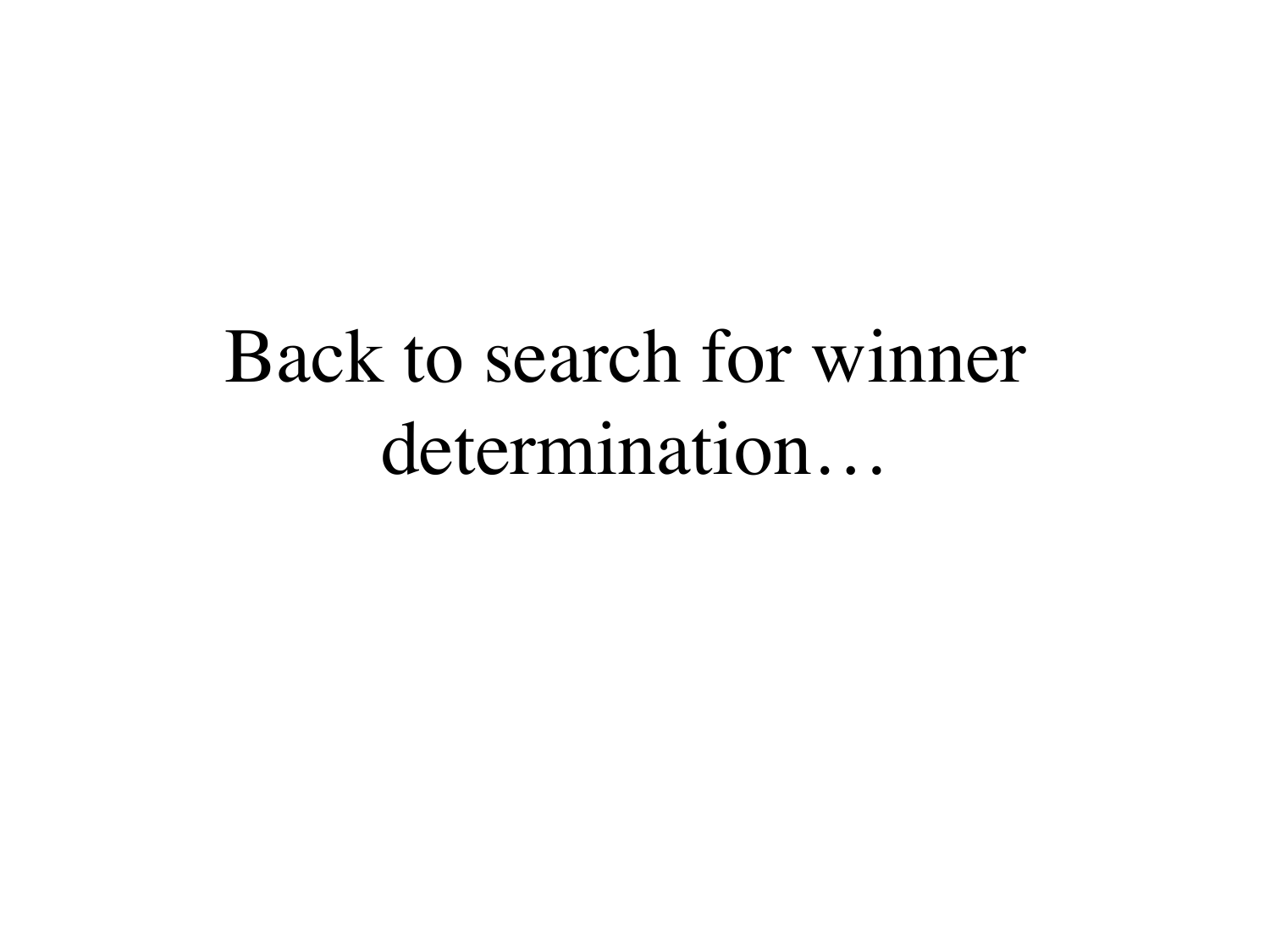# Formulation comparison

- A branching decision
	- in the branch-on-bids formulation locks in only one bid (and on the IN branch also its neighbors)
	- in the branch-on-items formulation locks in all bids that include that item
- The former follows the *principle of least commitment*
	- More flexibility for further decision ordering (choice of which decision to branch on in light of the newest information)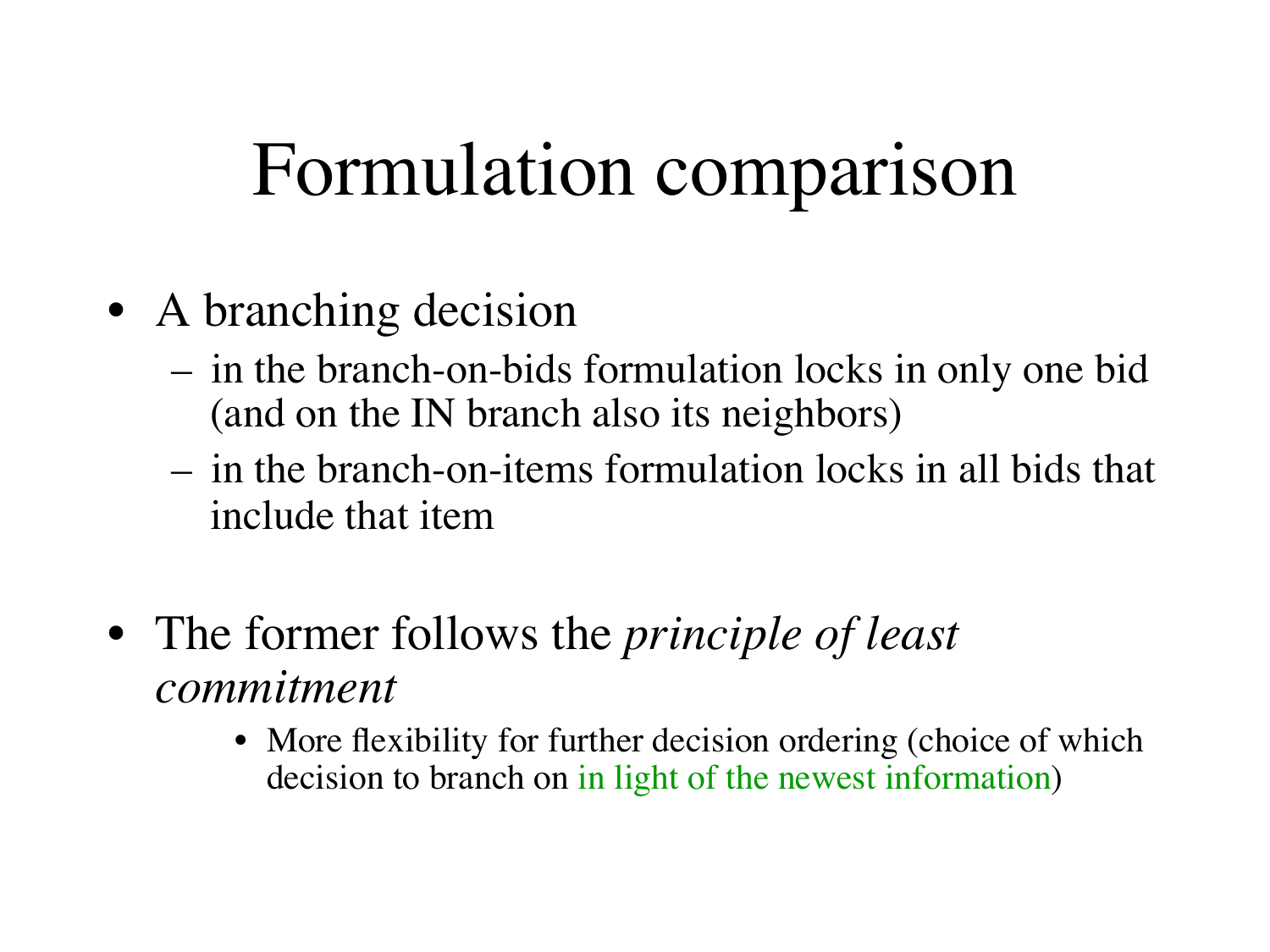# **Structural improvements to search algorithms for winner determination**

*Optimum reached faster & better anytime performance*

- **Always branch on a bid j that maximizes e.g. pj / |Sj |** <sup>α</sup> **(presort)**
- **Lower bounding: If g+L>f\*, then f\***←**g+L**
- **Identify decomposition of bid graph in O(|E|+|V|) time & exploit**

- **Pruning across subproblems (upper & lower bounding) by using f\* values of solved subproblems and h values of yet unsolved ones**
- **Forcing decomposition by branching on an articulation bid**



- **All articulation bids can be identified in O(|E|+|V|) time**
- **Could try to identify** *combinations* **of bids that articulate (cutsets)**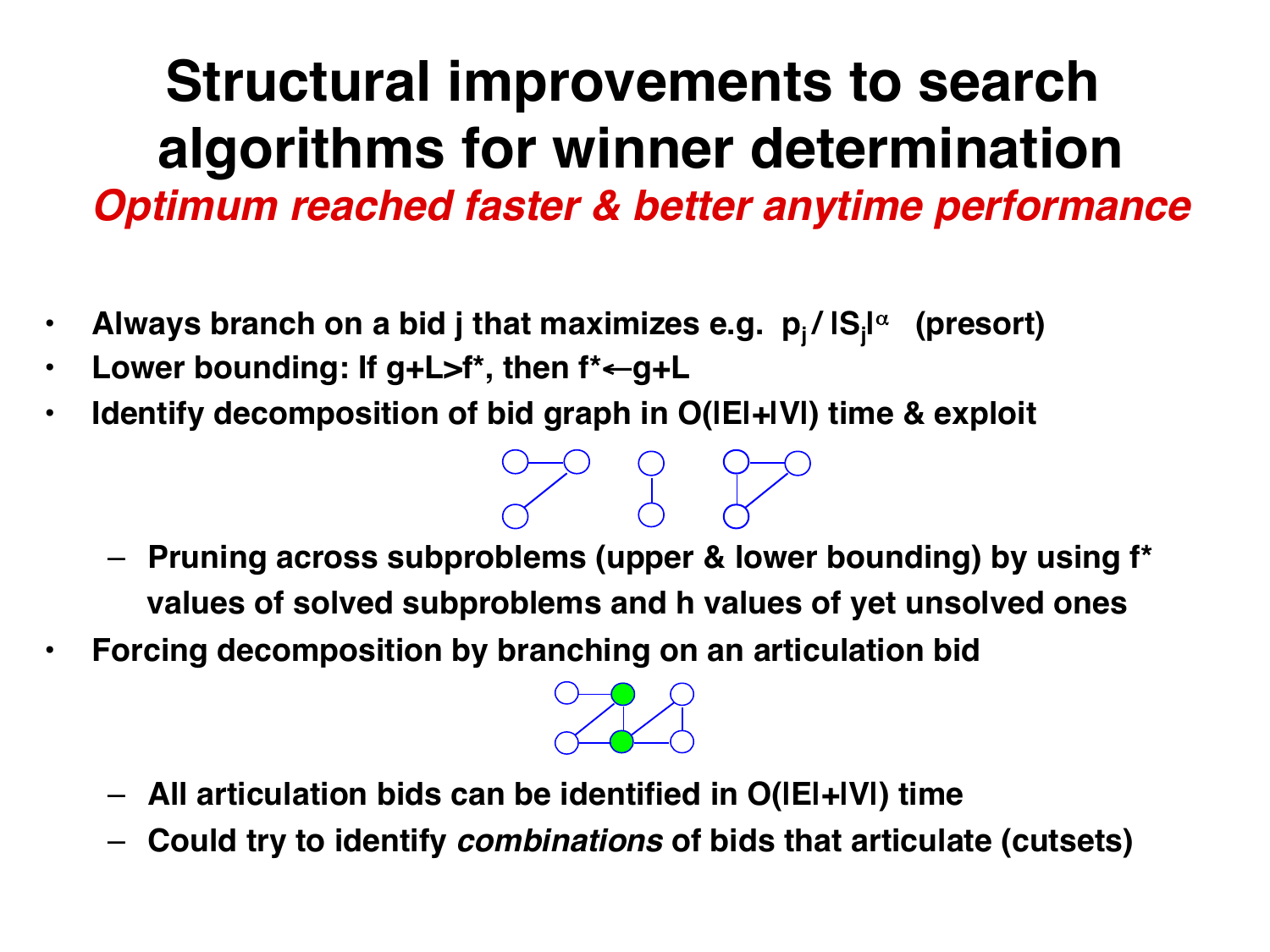#### Price-based vs. articulation-based bid ordering

**Proposition.** For any scheme that picks a bid that maximizes  $\frac{p_j}{\phi(|S_j|)}$ for any given positive function  $\phi$  (ties can be broken in any way) and any scheme that picks an articulation bid if one exists (ties can be broken in any way), there are instances where the former leads to fewer search nodes, as well as instances where the latter leads to fewer.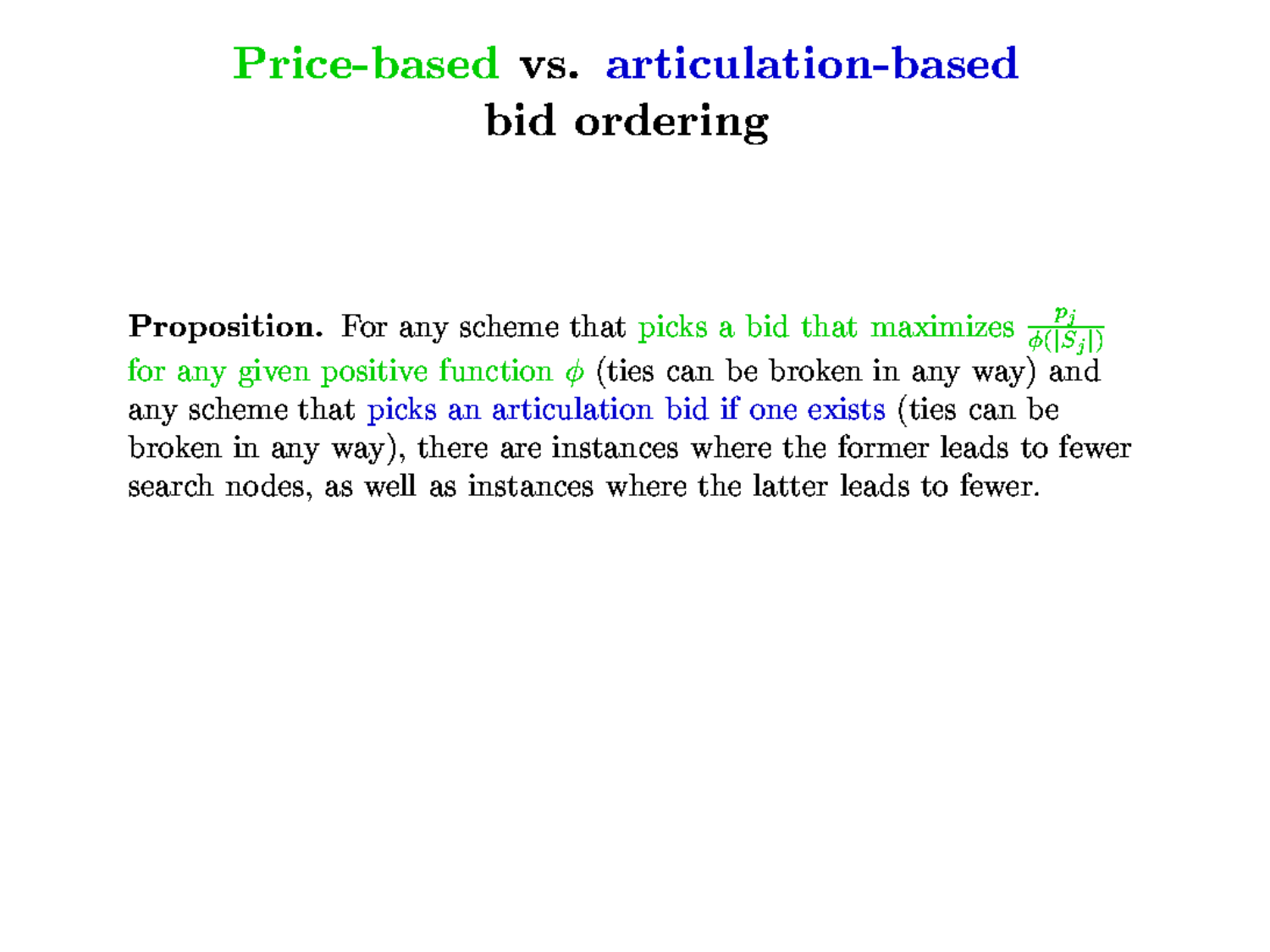# Question ordering heuristics

- In depth-first branch-and-bound, it is sometimes best to branch on a question for which the algorithm knows a good answer with high likelihood
	- Best (to date) heuristics for branching on bids [Sandholm et al. IJCAI-01, MgmtSci-05]:
		- A: Branch on bid whose LP value is closest to 1
		- B: Branch on bid with highest normalized shadow surplus:

$$
\frac{p_j - \sum_{i \in S_j} y_i}{\log(\sum_{i \in S_j} y_i)}
$$

- Choosing the heuristic *dynamically* based on remaining subproblem
	- E.g. use A when LP table density > 0.25 and B otherwise
- In  $A^*$  search, it is usually best to branch on a question whose right answer the algorithm is very uncertain about
	- Traditionally in OR, variable whose LP value is most fractional
	- More general idea [Gilpin&Sandholm 03, IJCAI-07, Discrete Optimization 2010]: branch on a question that reduces the *entropy* of the LP solution the most
		- Determine this e.g. based on lookahead
		- Applies to multivariate branching too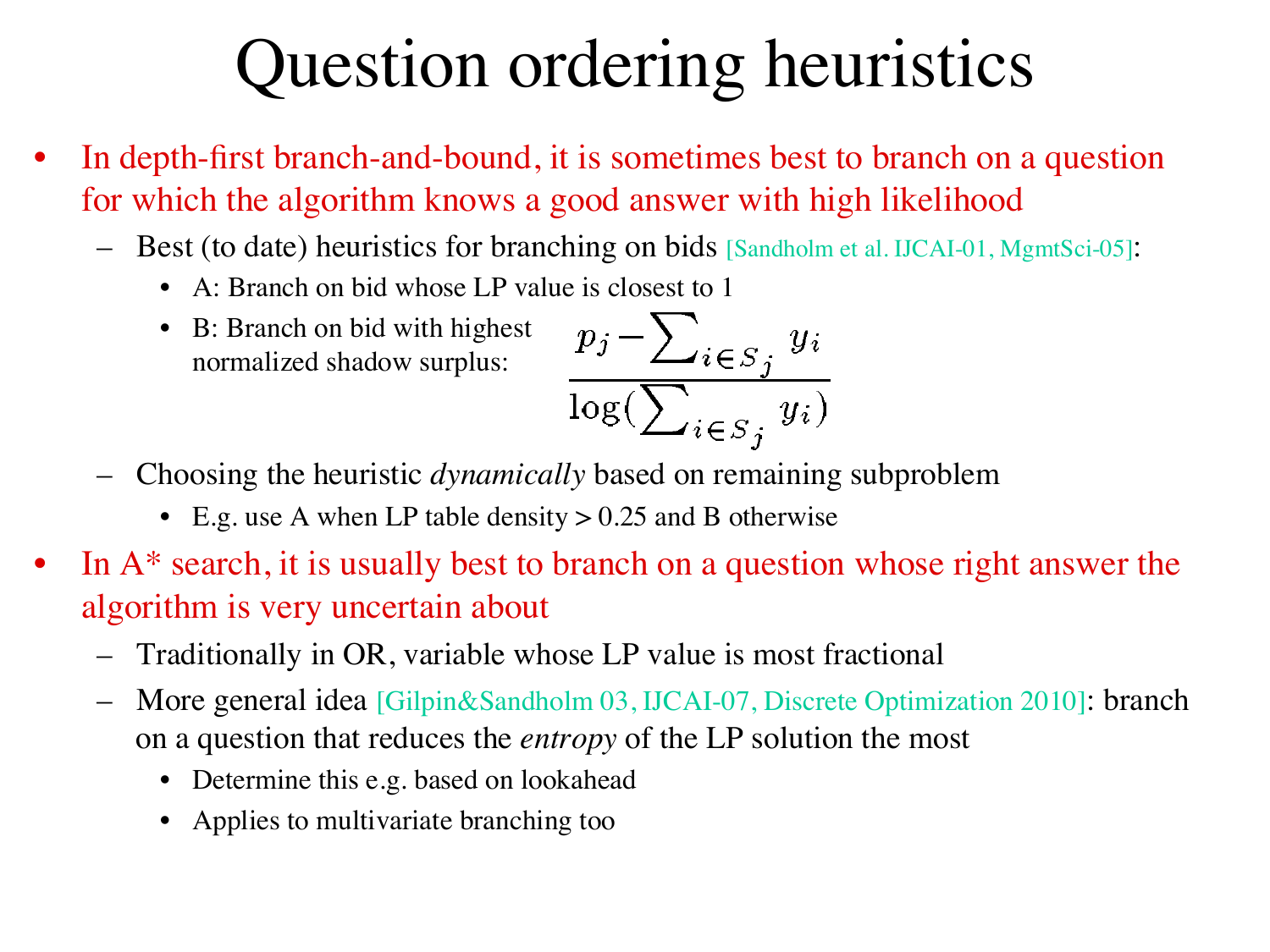### Branching on more general questions than individual variables

[Gilpin&Sandholm 03, IJCAI-07, Discrete Optimization 2010]

- Branching question: "Of these k bids, are more than x winners?"
- Never include bids whose LP values are integers
- Never use a set of bids whose LP values sum to an integer
- Prop. Only one sensible cutoff of x
- Prop. The search space size is the same regardless of which bids (and how many) are selected for branching
- Usually yields smaller search trees than branching on individual bids only
- More generally in MIP, one branch one can branch on hyperplanes: one branch is  $\sum_{i \in S} \alpha_i x_i \leq c_1$  and the other branch is  $\sum_{i \in S} \alpha_i x_i > c_2$ for some S
	- But how to decide on which hyperplane to branch?
	- For more on this approach, see, e.g., Improved Strategies for Branching on General Disjunctions by Gerard Cornuejols, Leo Liberti and Giacomo Nannicini, July 2008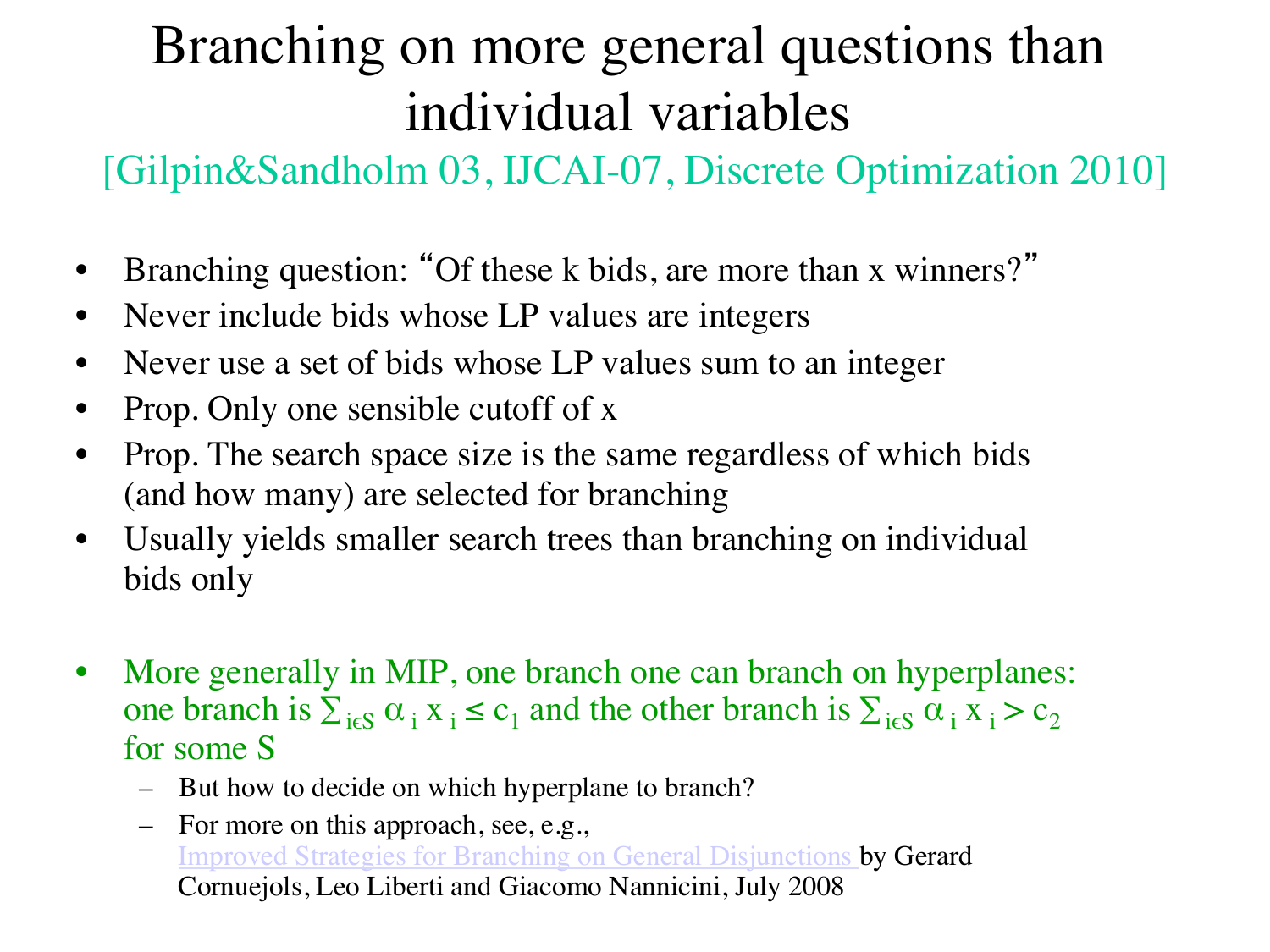# Other good branching rules (for integer programs)

- Strong branching  $(= 1$ -step lookahead)
	- At a node, for each variable (from a set of promising candidate variable) in turn, pretend that you branch on that variable and solve the node' s childrens' LPs
		- Sometimes child LPs are not solved to optimality (cap on # of dual pivots) to save time
	- Pick the variable to branch on that leads to tightest child LP bounds
		- Sometimes better and worse child are weighted differently
- Reliability branching
	- Like strong branching, but once lookahead for a certain variable has been conducted at a large enough number of nodes, stop doing lookahead for that variable, and use average reduction in bound in past lookaheads for that variable as that variable's goodness measure
- These could be used when branching on hyperplanes too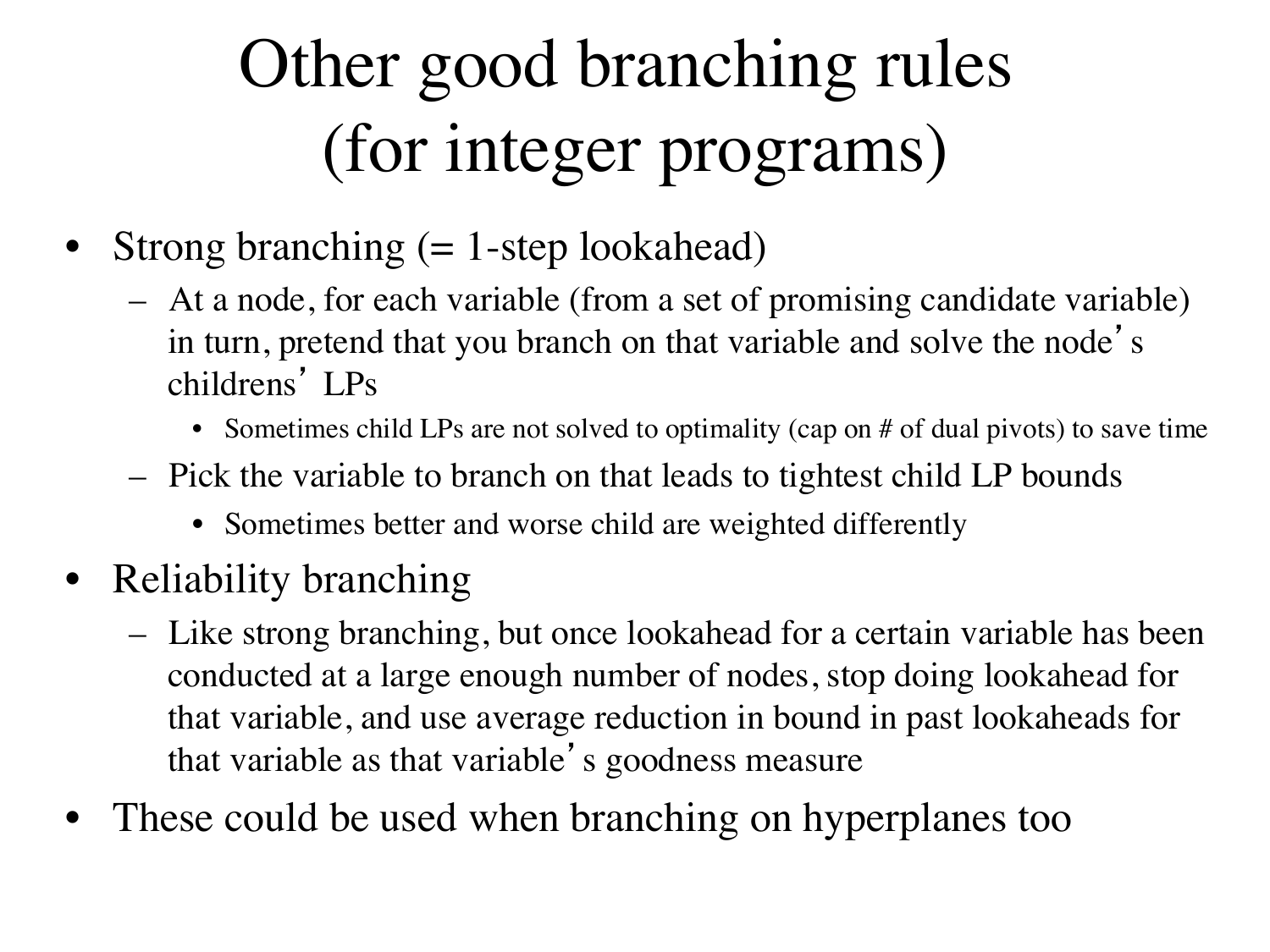Identifying & solving tractable cases at search nodes (so that no search is needed below such nodes)

[Sandholm & Suri AAAI-00, AIJ-03; see also Sandholm et al. Management Science 2005]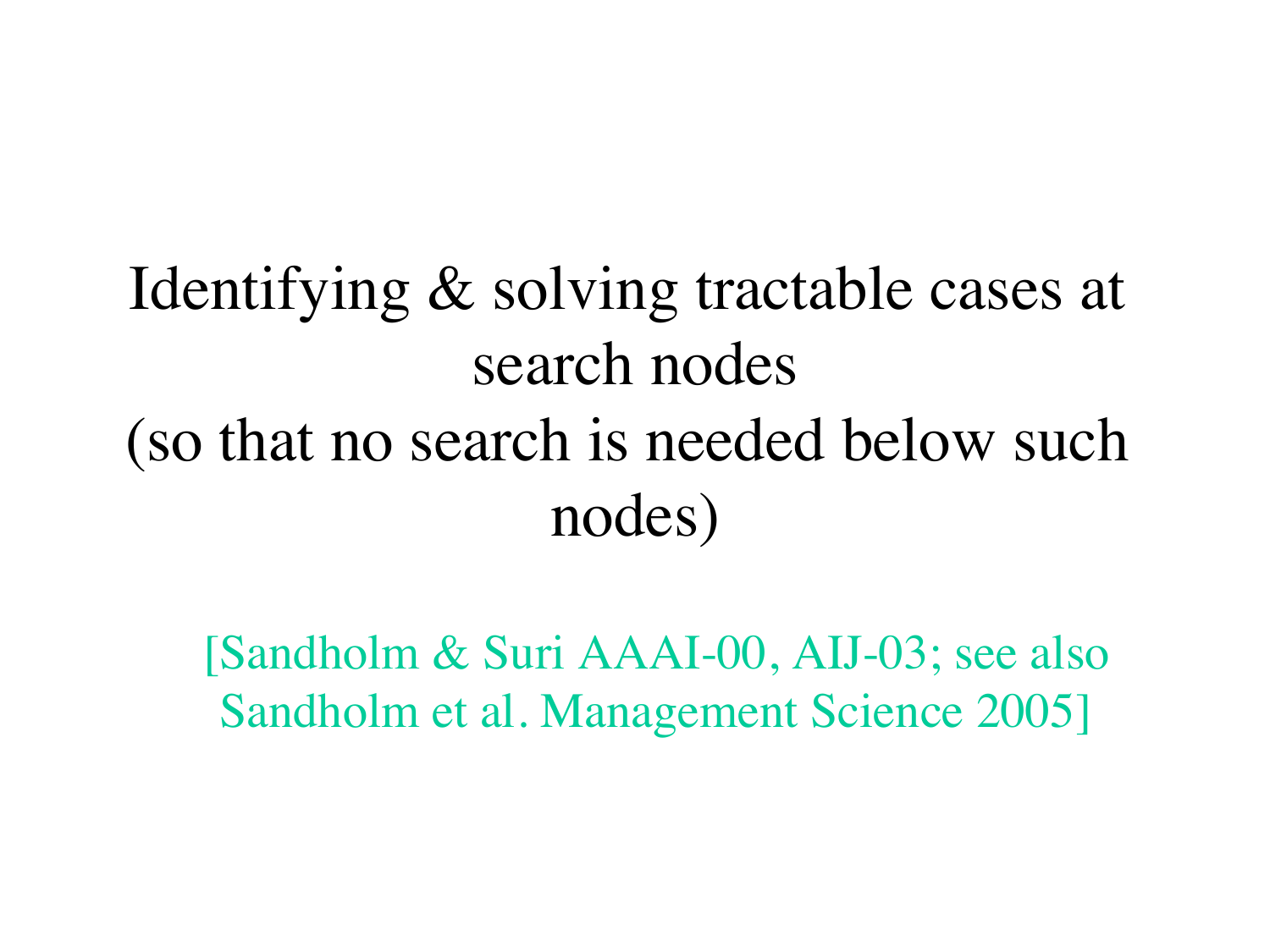# **Example 1:** "**Short**" **bids**

[Sandholm&Suri AAAI-00, AIJ-03]

- **Never branch on** *short* **bids with 1 or 2 items**
	- At each search node, we solve short bids from bid graph separately
		- $O(\#$ short bids <sup>3</sup>) time using maximal weighted matching
			- [Edmonds 65; Rothkopf et al 98]
		- NP-complete even if only 3 items per bid allowed

– Dynamically delete items included in only one bid

- Can also do both short and long bids in polytime
	- NP-hardness is driven by medium-sized bids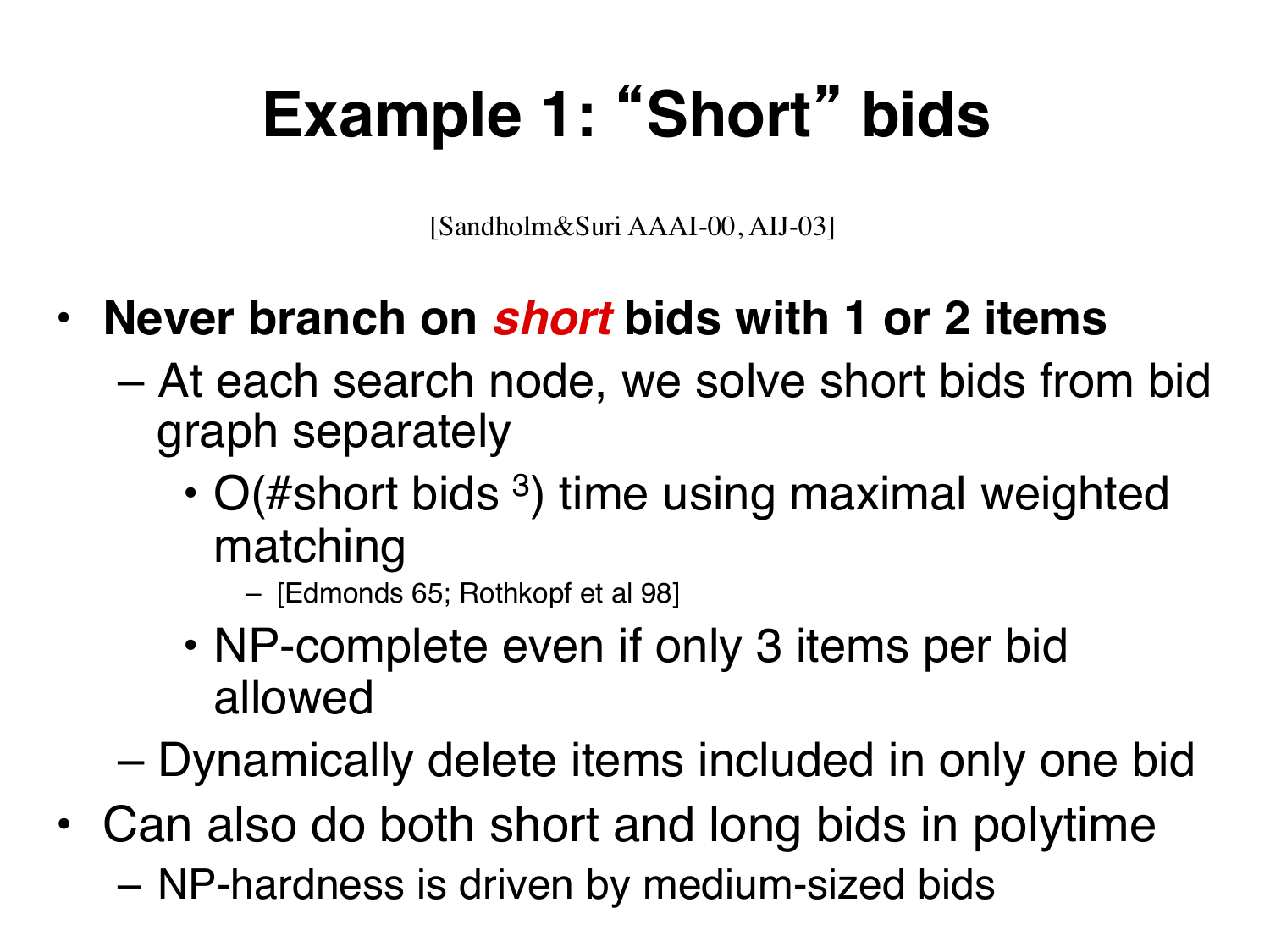### **Example 2: Interval bids**

- **At each search node, use a polynomial algorithm if remaining bid graph only contains** *interval bids*
	- Ordered list of items: 1..#items
	- Each bid is for some interval  $[q, r]$  of these items
	- [Rothkopf et al. 98] presented  $O(\#items^2)$  DP algorithm
	- $-$  [Sandholm&Suri AAAI-00, AIJ-03] DP algorithm is  $O(\#items + \# bids)$ 
		- Bucket sort bids in ascending order of r
		- opt(i) is the optimal solution using items 1..i
		- opt(i) = max  $_{\text{b} \text{ in bids whose last item is i}}$  { $p_{\text{b}}$  + opt( $q_{\text{b}}$ -1), opt(i-1)}
- **Identifying linear ordering**



– Can be identified in O(|E|+|V|) time [Korte & Mohring SIAM-89]

• **Interval bids with wraparound can be identified in O(#bids2) time**  [Spinrad SODA-93] **and solved in O(#items (#items + #bids)) time using our DP while DP of Rothkopf et al. is O(#items3)**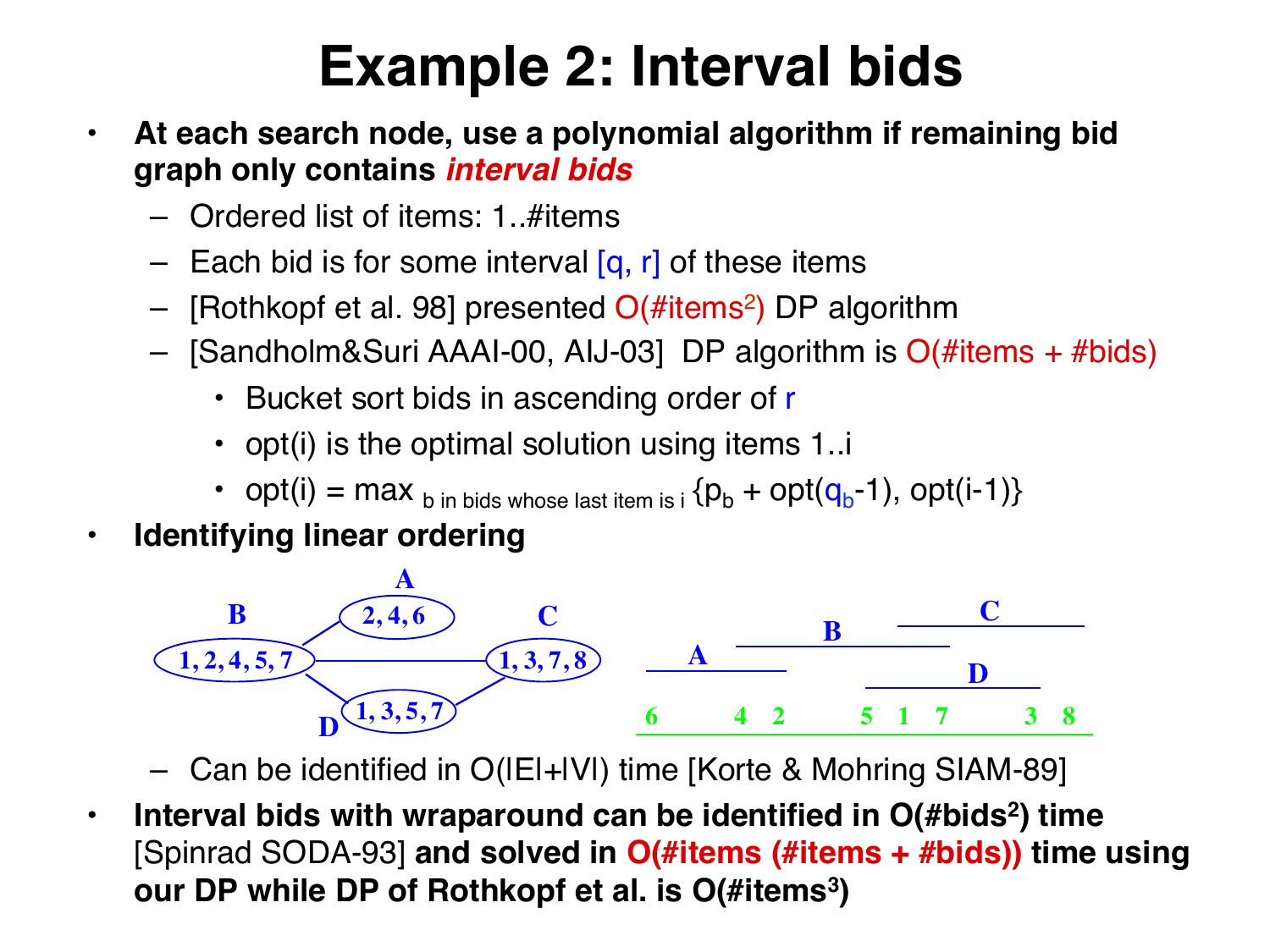# **Example 3:**<br>**A more general tractable special case**

[Sandholm & Suri AAAI-00, AIJ-03]

- Set of items structured as a tree
- Each bid is for some tree of items



- Our  $O(\text{\#items} \cdot \text{\# bids})$  DP algorithm solves this
- Proposition. If the set of items is structured as a DAG  $D$ , and each bid is a tree in  $D$ , then winner determination is  $\mathcal{NP}$ -complete.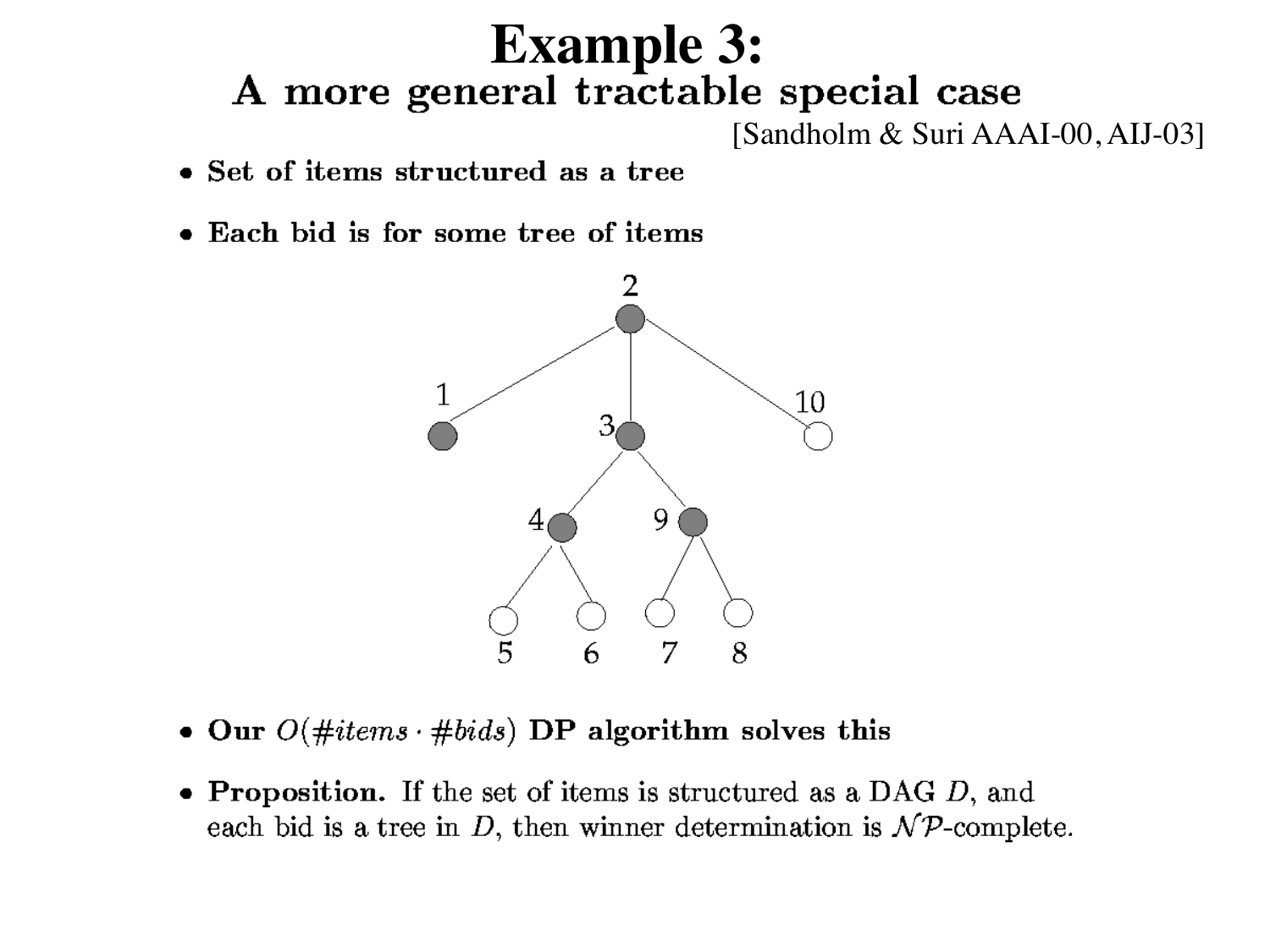### **Example 3...**

- **Thrm.** [Conitzer, Derryberry & Sandholm AAAI-04] An item tree that matches the remaining bids (if one exists) can be *constructed* in time "" " " O(I) Bidsl I#items that any one bid containsl<sup>2</sup> + IItemsl<sup>2</sup>)
- Algorithm**:**
	- Make a graph with the items as vertices
	- Each edge (*i, j)* gets weight *#(bids with both i and j)*
	- Construct maximum spanning tree of this graph: O(|Items|2) time
	- **Thrm.** The resulting tree will have the maximum possible weight *#(occurrences of items in bids)* - |Bids| iff it is a valid item tree
- **Complexity of constructing an item graph of treewidth 2 is unknown but it is NP-hard already for treewidth 3 [Gottlob & Greco EC-07] (but complexity of solving any such case** *given the item graph* **is**  "**polynomial-time**" **- exponential only in the treewidth)**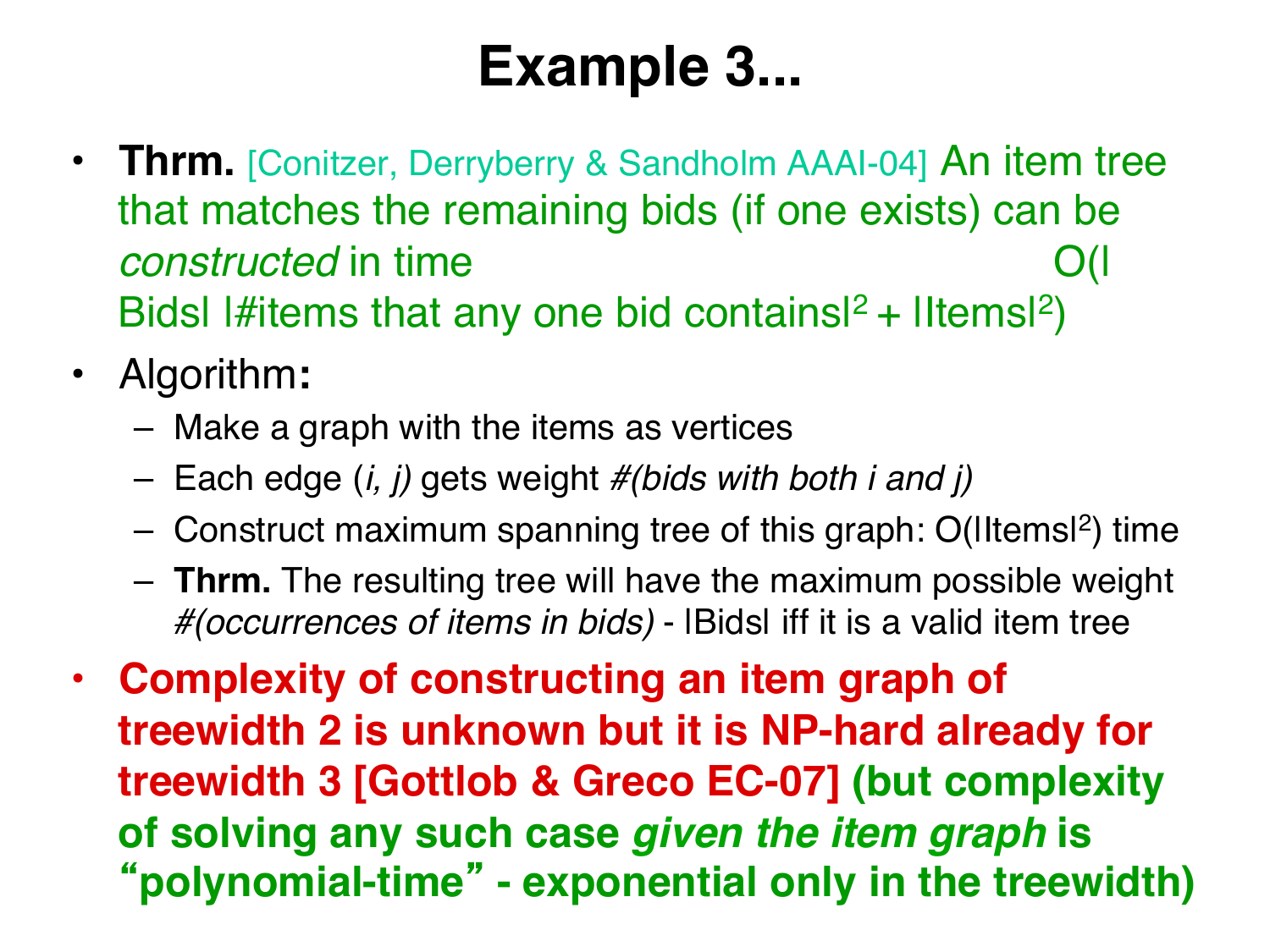## **Hardness of related questions**

- **Constructing the item graph with the fewest edges is NP-complete**
	- **Even when each bid is on at most 5 items, and an item graph of treewidth at most 2 is known to exist; regardless of whether we require the constructed tree to have treewidth 2.**
- **What if a bid can include a few** *(***say,** *k)* **connected sets rather than just one?**
	- **Clearing is NP-complete even when the graph is a line**  and  $k = 2$
	- **Deciding whether a line graph exists with** *k* **= 5 is NP-complete**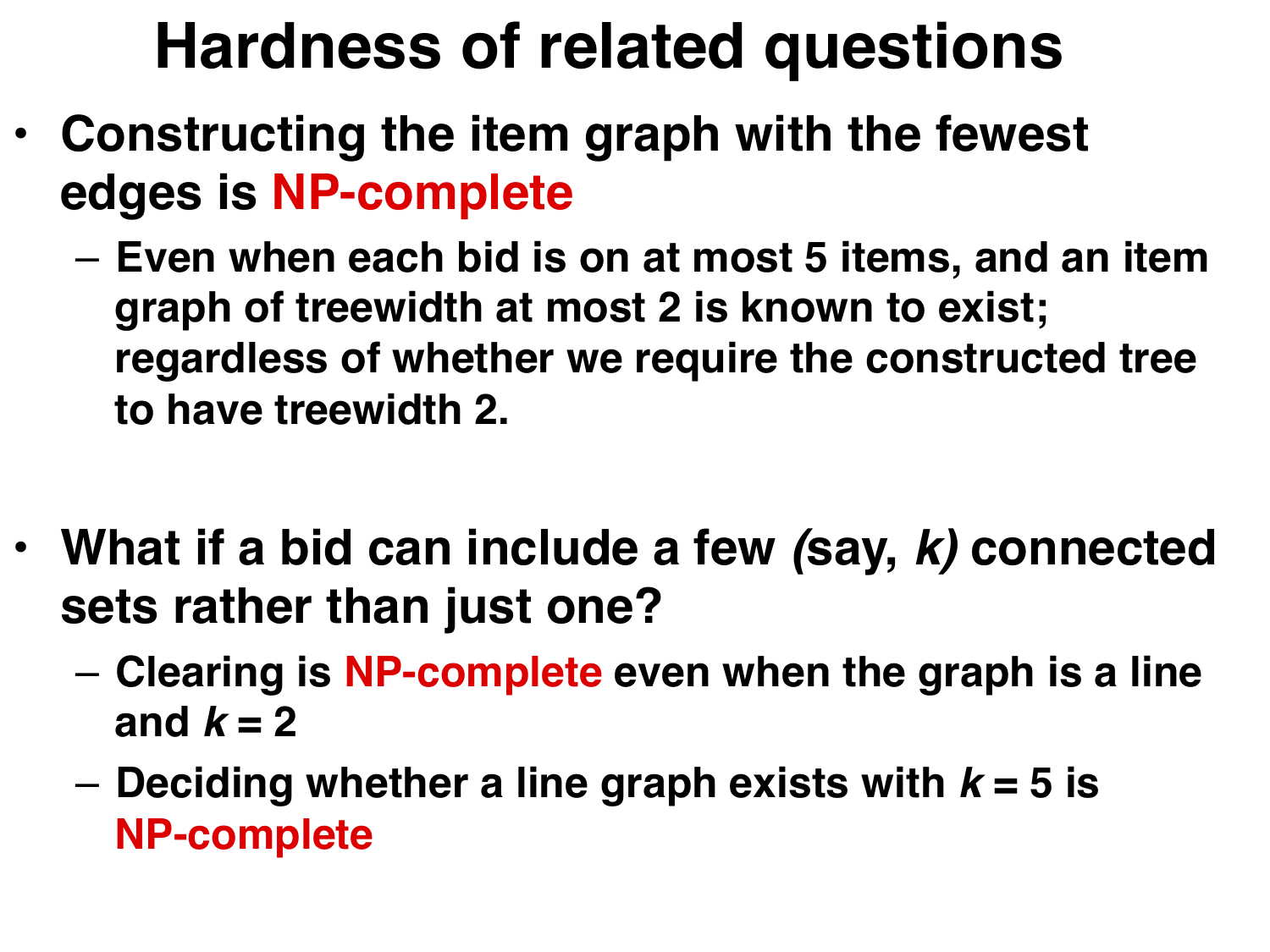## State of knowledge on treewidth algorithms

- Determining whether treewidth of a given graph is at most k is NP-complete
- O(sqrt(log n)) approximation of treewidth in polytime [Feige, Hajiaghayi and Lee 2008]
- O(log k) approximation of treewidth in polytime [Amir 2002, Feige, Hajiaghayi and Lee 2008]
- When k is any fixed constant, the graphs with treewidth k can be recognized, and a width k tree decomposition can be constructed for them, in linear time [Bodlaender 1996]
- There is an algorithm that approximates the treewidth of a graph by a constant factor of 3.66, but it takes time that is exponential in the treewidth [Amir 2002]
- Constant approximation in polytime is an important open question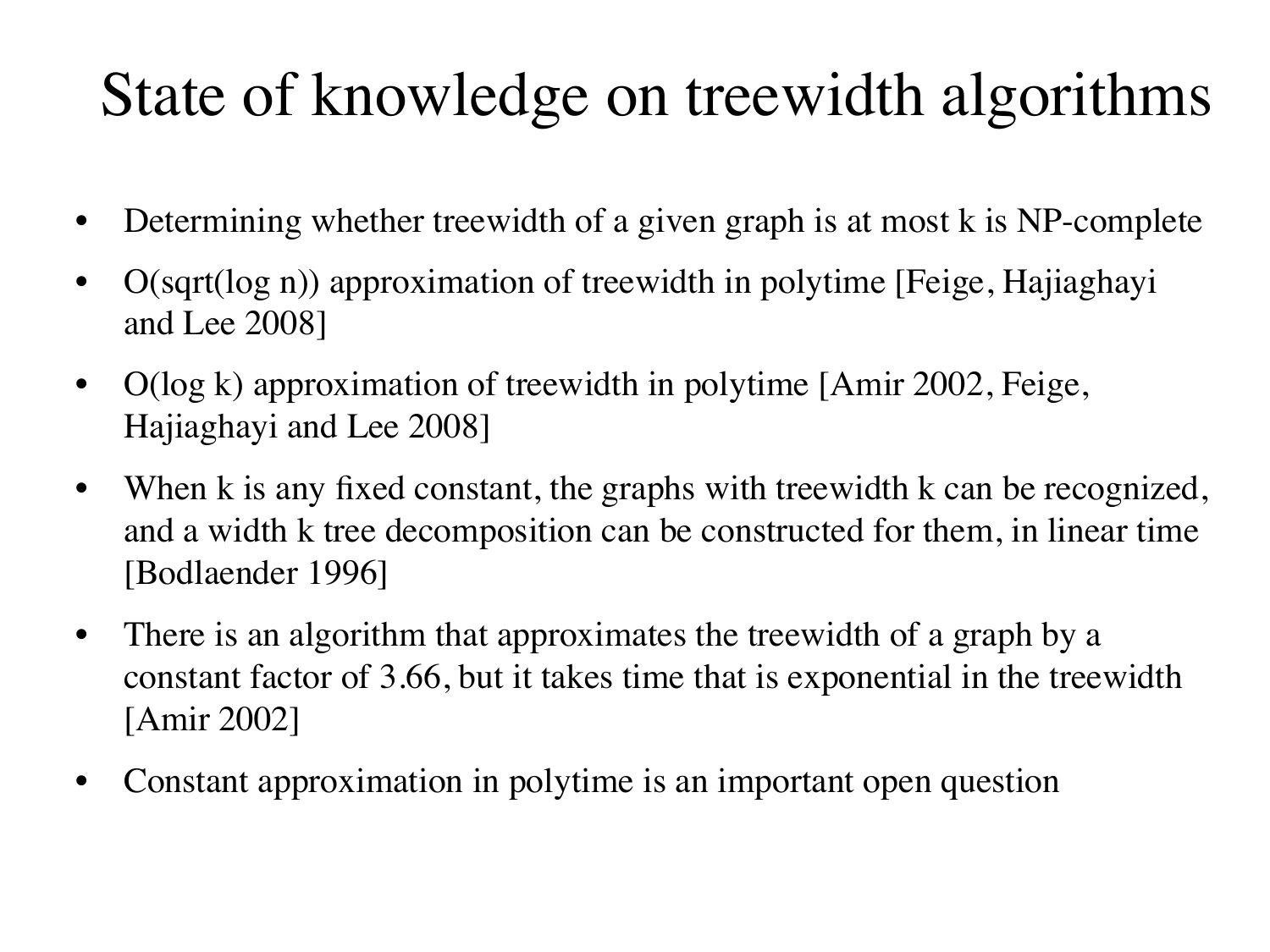### Preprocessors [Sandholm IJCAI-99, AIJ-02]

- **Only keep highest bid for each combination that has received bids**
- **Superset pruning**
	- E.g.  $\langle \{1,2,3,4\},\, \$10 \rangle$  is pruned by  $\langle \{1,3\},\, \$7 \rangle$  and  $\langle \{2,4\},\, \$6 \rangle$
	- For each bid (prunee), use same search algorithm as main search, except restrict to bids that are subsets of prunee
	- $-$  Terminate the search and prune the prunee if  $f^*$  ≥ prunee's price
	- $−$  Only consider bids with  $≤ 30$  items as potential prunees

#### • **Tuple pruning**

- E.g.  $\langle \{1,2\}, \, \$8 \rangle$  and  $\langle \{3,4\}, \, \$3 \rangle$  are not competitive together given  $\langle \{1,3\}, \, \$7 \rangle$ and  $\langle \{2,4\},\, \$6 \rangle$
- Construct virtual prunee from pair of bids with disjoint item sets
- Use same pruning algorithm as superset pruning
- If pruned, insert an edge into bid graph between the bids
- $-$  O(#bids<sup>2</sup> cap #items)
- $-$  O(#bids<sup>3</sup> cap #items) for pruning triples, etc.
	- More complex checking required in main search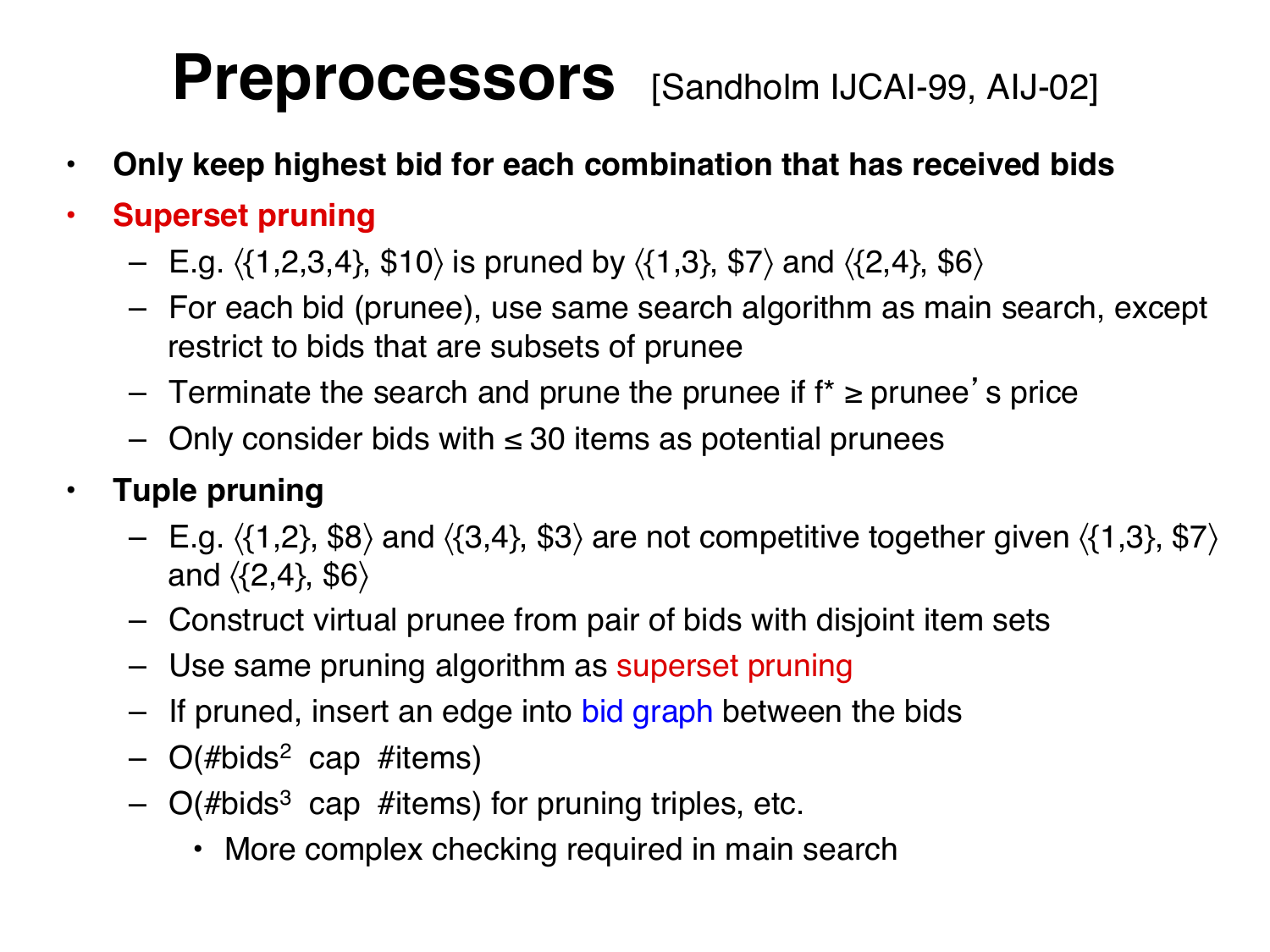## **Generalization:** *substitutability*

[Sandholm IJCAI-99, AIJ-02]

#### • **What if agent 1 bids**

- $-$  \$7 for  $\{1,2\}$
- $-$  \$4 for  $\{1\}$
- $-$  \$5 for  $\{2\}$  ?
- **Bids joined with XOR**
	- Allows bidders to express general preferences
	- Groves-Clarke pricing mechanism can be applied to make truthful bidding a dominant strategy
	- $-$  Worst case: Need to bid on all  $2^{# items}$ -1 combinations
- **OR-of-XORs bids maintain full expressiveness & are more concise**
	- E.g. (B2 **XOR** B3) **OR** (B1 **XOR** B3 **XOR** B4) **OR ...**
	- Our algorithm applies (simply more edges in bid graph => faster)
		- Preprocessors do not apply
		- Short bid technique & interval bid technique do not apply